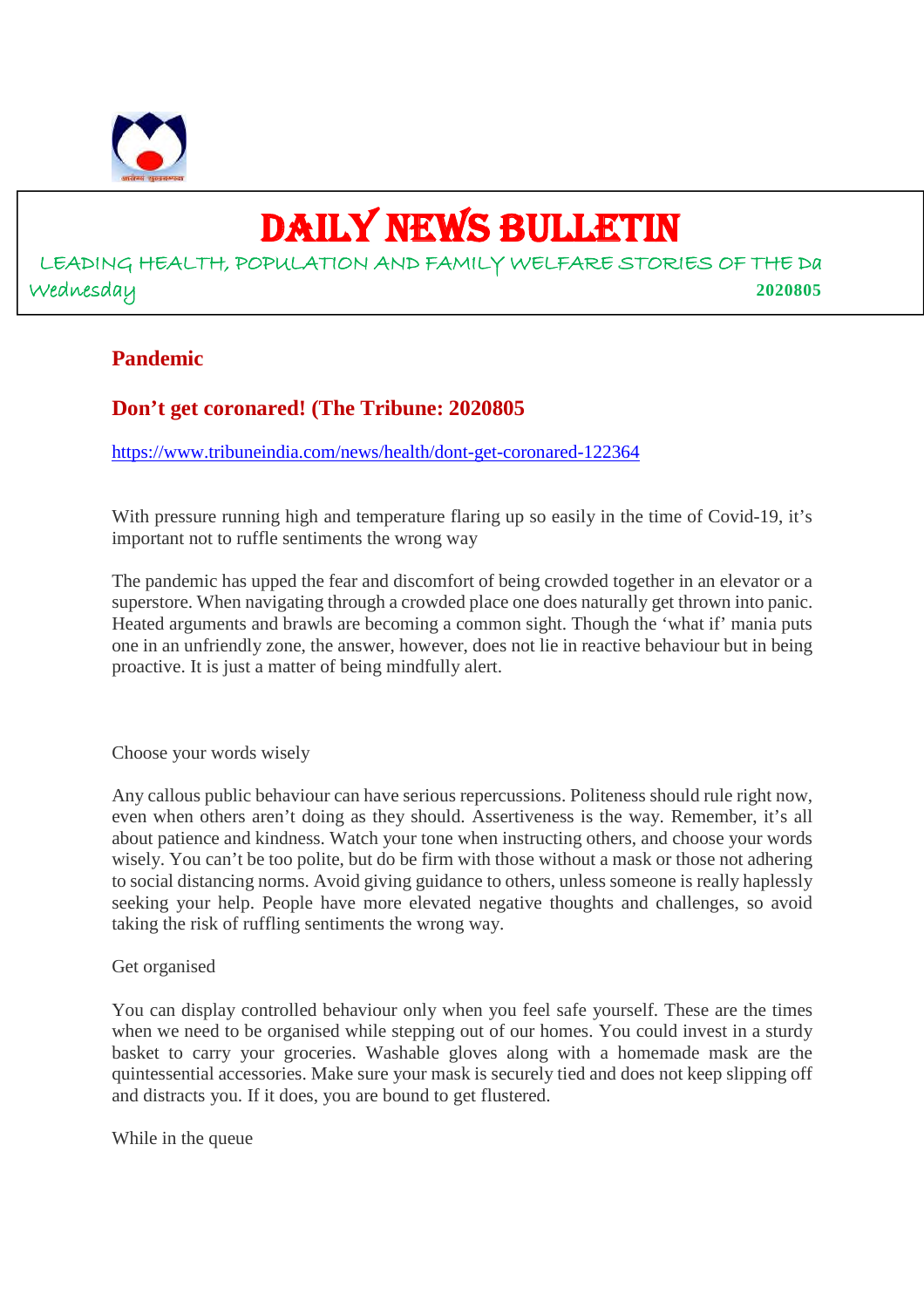Quetiquette is an unthinkable attribute, to us as a community. Waiting patiently for our turn does not come too easily to us. Avoid any unnecessary delays with your transaction at the billing counter to shorten the wait for others. A combination of cash and digital exchange is a good idea. A quick revision of rules of using elevators and escalators is important. In the elevator, avoid using your foot to hit the button. This would certainly be un-elegant and unhygienic. Others around you would be offended. You could wear gloves that you could dispose or wash. Operating the button with your knuckle or elbow is doable, though a bit clumsy. Try and avoid talking in the elevator. Don't get into the elevator if it is overcrowded. This also meets your consideration for others who might be in more need of the elevator ride. Avoid using the hand rail of the stairs and escalators. If you need support, carry a walking stick which is steady and sturdy. If you are closer to the control panel of the elevator, make sure you do not allow people to lean over to press the button. Firmly but politely say that you would be too glad to help.

# **COVID-19: Disposed PPE**

#### **COVID-19: Disposed PPE could be turned into biofuel, say Indian scientists The Tribune: 2020805**

https://www.tribuneindia.com/news/health/covid-19-disposed-ppe-could-be-turned-intobiofuel-say-indian-scientists-122054

COVID-19: Disposed PPE could be turned into biofuel, say Indian scientists File photo for representation.

Indian scientists have suggested a method to convert the plastic used in personal protective equipment (PPE) into renewable liquid fuels, an advance that could help mitigate the problem of dumped PPE, currently being disposed of at unprecedented levels due to the COVID-19 pandemic.

According to the study, published in the journal Biofuels, billions of items of disposable PPE can be converted from its plastic state into biofuels using a high-temperature chemical process called pyrolysis.

Sapna Jain, lead author of the study from The University of Petroleum and Energy Studies in Dehradun, Uttarakhand, noted in a statement that the transformation into biocrude—a type of synthetic fuel—"will not just prevent the severe after-effects to humankind and the environment but also produce a source of energy".

"Presently, the world is focusing to combat COVID-19, however, we can foresee the issues of economic crisis and ecological imbalance also. We have to prepare ourselves to meet the challenges which are forcefully imposed by the COVID-19 pandemic, so as to maintain sustainability," Jain said.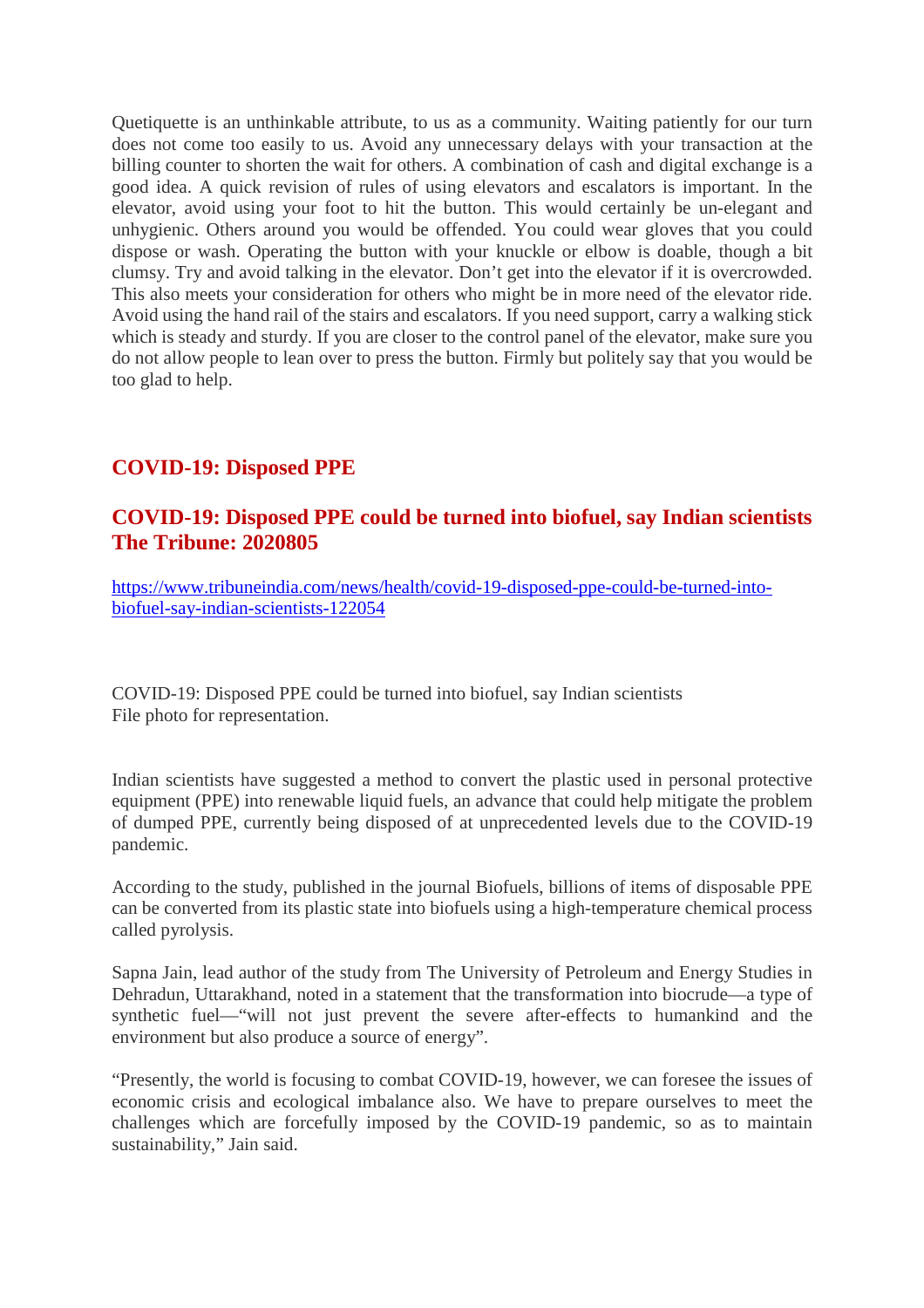She said the disposal of PPE is a concern owing to its material—non-woven polypropylene (plastic)--adding that these are being designed for single use followed by disposal.

According to the researchers, when these plastic materials are discharged into the environment they end up in landfill or oceans, as their natural degradation is difficult at ambient temperature.

"They need decades to decompose. Recycling these polymers requires both physical methods and chemical methods," Jain said.

She said the proposed strategy is a suggestive measure addressing the anticipated problem of disposal of PPE.

In the study, the scientists explored the current policies around the disposal of PPEs, their polypropylene content, and the feasibility of converting them into biofuel.

They focused on the structure of polypropylene, its suitability for PPE, why it poses an environmental threat, and methods of recycling the plastic material.

Based on their analysis, the scientists call for the PPE waste to be converted into fuel using pyrolysis—a chemical process for breaking down plastic at high temperature between 300 to 400 degree Celsius for an hour without oxygen.

#### **T cells**

#### **Standard methods to assess T cells in patients may help unravel COVID-19 mysteries, scientists say The Tribune: 2020805**

https://www.tribuneindia.com/news/health/standard-methods-to-assess-t-cells-in-patientsmay-help-unravel-covid-19-mysteries-scientists-say-122026

According to immunologist Satyajit Rath, CD4 T cell responses also contribute anti-viral functions as well as causing tissue and organ damage

Standard methods to assess T cells in patients may help unravel COVID-19 mysteries, scientists say

Since immunity against the novel coronavirus is contributed by both the antibodies and cells of the immune system, simpler, standardised lab tests to assess the T cell response in COVID-19 patients may help unravel more mysteries about the disease, scientists say.

Immunologist Satyajit Rath noted that the two major components of immunity specific for any infection are the T cell responses, and those mediated by the immune system's B cells along with the antibody proteins they produce.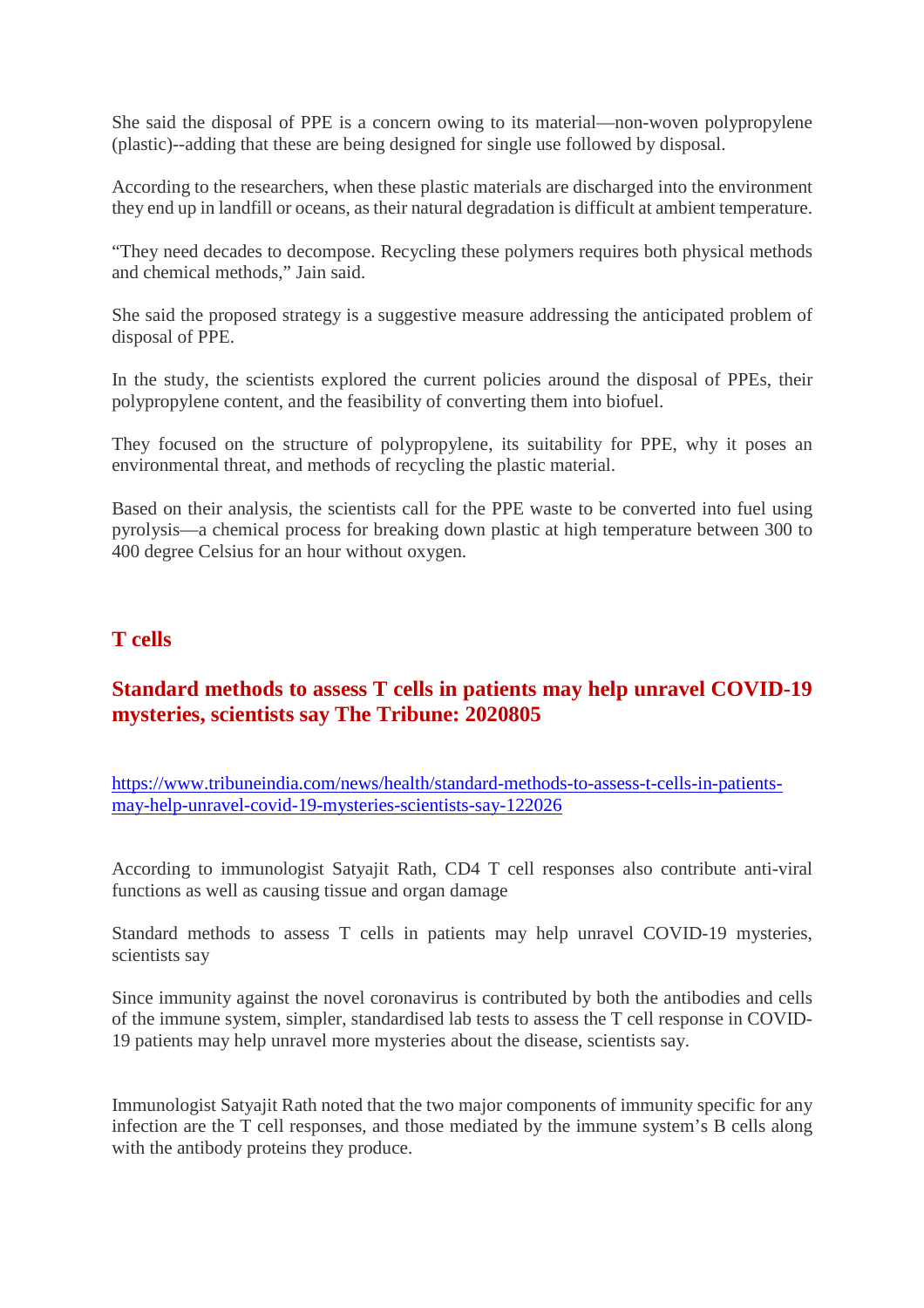"Antibody responses are easier to measure, especially on a large scale, and they have traditionally been the protective components of vaccine-induced immunity. Therefore, they always tend to be focused upon, as is true in the ongoing pandemic as well," Rath, from the National Institute of Immunology (NII) in New Delhi, told PTI.

T cell responses, he added, while also "very important", are "technically much harder to study, particularly in human communities."

According to Rath, a subset CD8 T cells provide a major anti-viral immune function which may have a substantive role to play, especially in people whose antibody responses turn out to be short-lived.

Daniel Altmann, Professor of Immunology at the University College London in the UK, agreed with Rath.

"One of the best indicators of the importance of T cell immunity comes from reports of people who have made full recovery from COVID-19 despite the complete absence of antibodies," he told PTI.

Another subset of the T cells — called CD4 T cells — help the B cell-antibody response become more efficient and long-lived, Rath noted, adding that these must be examined in order to understand the efficiency and longevity of antibody responses.

According to the NII immunologist, CD4 T cell responses also contribute anti-viral functions as well as causing tissue and organ damage.

"So, CD8 T cell responses can kill virus-infected cells of the body and limit virus growth. But in the process, a lot of cells of the body end up dead, and this can lead to organs being unable to function well, and hence illness. CD4 T cell responses, too, can and do cause inflammation," Rath said.

Virologist Upasana Ray also noted that both T cell immunity and antibodies are important.

She said while a subset of T cells, called cytotoxic T cells, help in eliminating virus infected cells, antibodies are key chemical mediators in neutralising the virus entry process into cells.

"Since we are more equipped with antibody testing, it is desirable to have reliable T cell testing kits. This might also help to monitor T cell subsets that have different functions in immune system," Ray, Senior Scientist at the CSIR-Indian Institute of Chemical Biology told PTI.

Altmann added that T cell analysis may reveal how long-term COVID-19 immunity was generated.

"It's looking clearer that while antibodies are important, the tests are rather transient as their levels wane very fast. By contrast, T cell testing may offer an answer, decades from infection," he explained.

Ray emphasised that one of the important reasons to study T cells is their depletion observed in severe COVID-19 cases.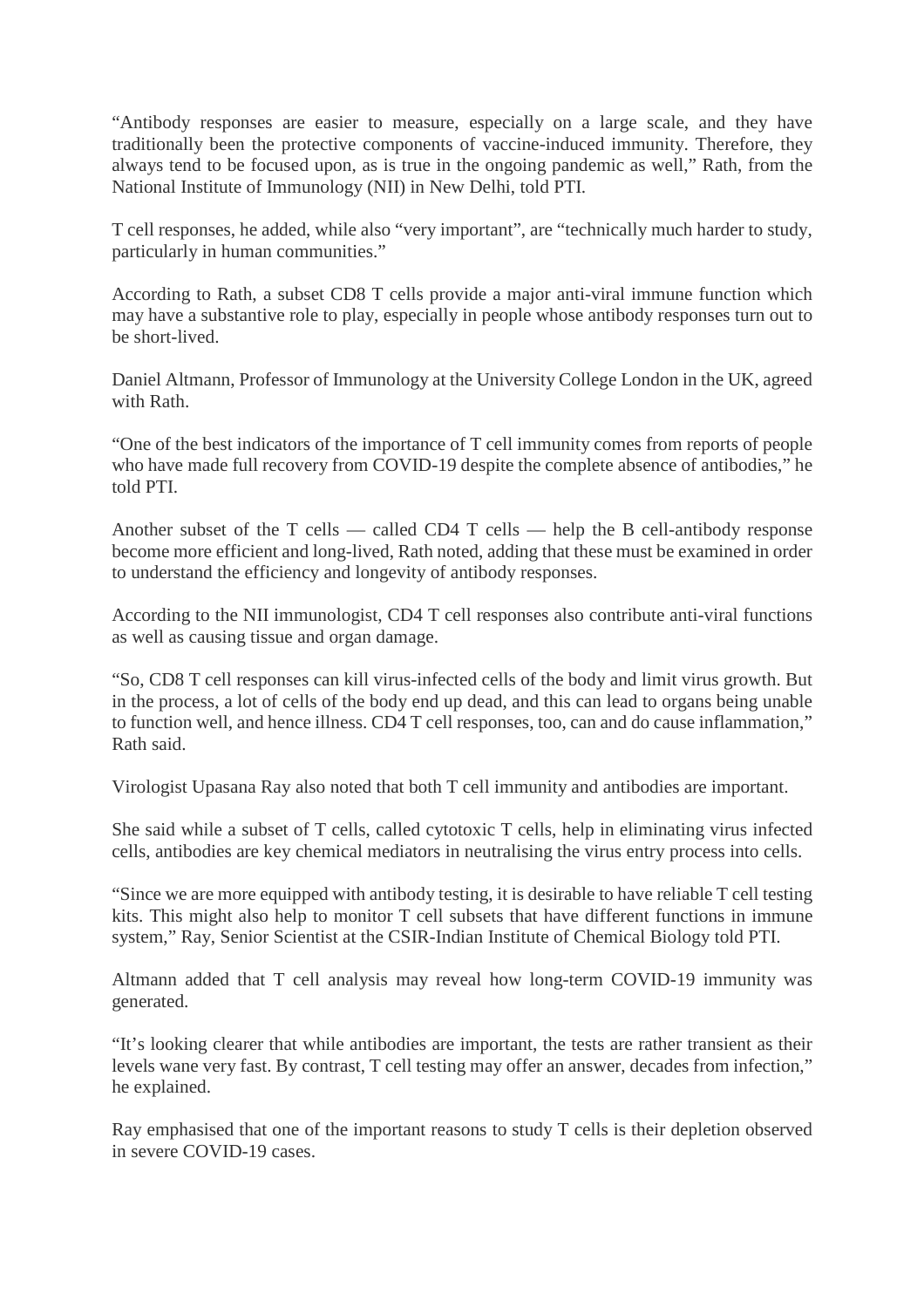For instance, a recent study published in the journal Cell assessed blood samples of 17 acute and 24 recovered COVID-19 patients, and found that severe infection with the virus resulted in a reduction of T cell count, as well as their function.

"COVID-19 has been associated with both reduction as well as functional exhaustion of T cells," Ray said, adding that their lowered levels could be in parallel with the severity of the disease.

Based on published studies, Ray said, markers for the exhaustion of T cells such as the molecules PD-1 and Tim-3 can be detected more in severe COVID-19 cases.

"More such studies in non-severe, severe, and recovered individuals might help to understand the complex regulatory framework of T cell number and function correlations. This might also open novel directions for targeting this disease based on T cell biology," she said.

According to Ray, studies analysing the complexity of T cells in COVID-19 patients, and targeting T cell exhaustion pathways can provide valuable insights about the disease.

"We need to know the magnitudes of CD4 and CD8 T cell responses separately. We need to know the viral targets of these T cells. We need to know the associations of these various parameters with the extent and kinds of illness. We need to know how these T cell responses behave over time," Rath added.

While both antibody and T cell-mediated immunity is important, Ray said researchers are more equipped with antibody testing than for T cells.

Immunologist A R Anand from the Vision Research Foundation in Chennai said the estimation of T cell immune response was much more difficult than determining neutralising antibody levels.

"T cell response, in general, is difficult to study. Most of the widely available tests only seem to say whether there has been T cell activation or not. But we need to know how many virusspecific T cells are there, which is tricky to measure," he told PTI.

Rath agreed that there is a need to develop standardised tests to assess the T cell response in COVID-19 patients across the severity spectrum. While some existing kits have been developed for evaluating the CD4 T cell response to bacterial infections, he said COVID-19 may need assessment of CD8 T cell as well.

"These may be more difficult to develop as commercial tests. So multiple tests may well be needed, and they will all need much validation," Rath added. PTI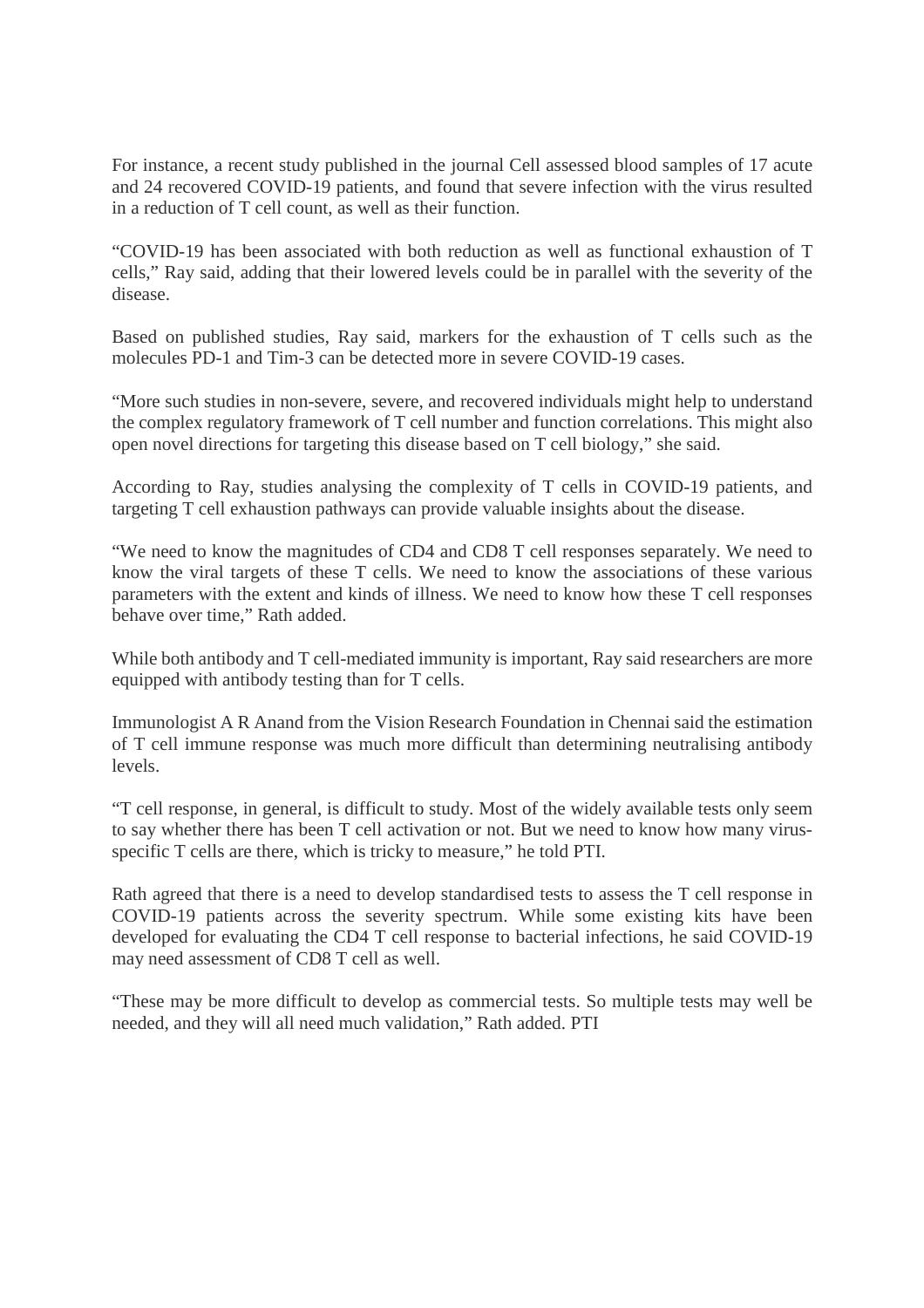#### **Vaccine: Novel coronavirus**

#### **Hope for vaccine: Novel coronavirus strains show little variability, study finds The Tribune: 2020805)**

https://www.tribuneindia.com/news/health/hope-for-vaccine-novel-coronavirus-strains-showlittle-variability-study-finds-122011

Hope for vaccine: Novel coronavirus strains show little variability, study finds Photo for representation only.

In some "good news" for scientists working on a viable vaccine for COVID-19, a latest study has found that the SARS-CoV-2 virus behind the disease shows little variability, despite having at least six strains

Published in the journal Frontiers in Microbiology, the "most extensive" study ever carried out on SARS-CoV-2 sequencing drew from the analysis of 48,635 coronavirus genomes, which were isolated by researchers in labs all over the world.

The researchers at the University of Bologna in Italy mapped the spread and the mutations of the virus during its journey to all continents.

The findings show that the novel coronavirus presents little variability, approximately seven mutations per sample.

Common influenza has a variability rate that is more than double, the researchers said.

"The SARS-CoV-2 coronavirus is presumably already optimised to affect human beings, and this explains its low evolutionary change," said Federico Giorgi, a researcher at University of Bologna, and coordinator of the study.

"This means that the treatments we are developing, including a vaccine, might be effective against all the virus strains," Giorgi said.

The researchers noted that currently there are six strains of the novel coronavirus.

The original one is the L strain, that appeared in Wuhan in December 2019. Its first mutation - - the S strain -- appeared at the beginning of 2020, while, since mid-January, we have had strains V and G, they said.

To date strain G is the most widespread: it mutated into strains GR and GH at the end of February, according to the researchers.

"Strain G and its related strains GR and GH are by far the most widespread, representing 74 per cent of all gene sequences we analysed," said Giorgi.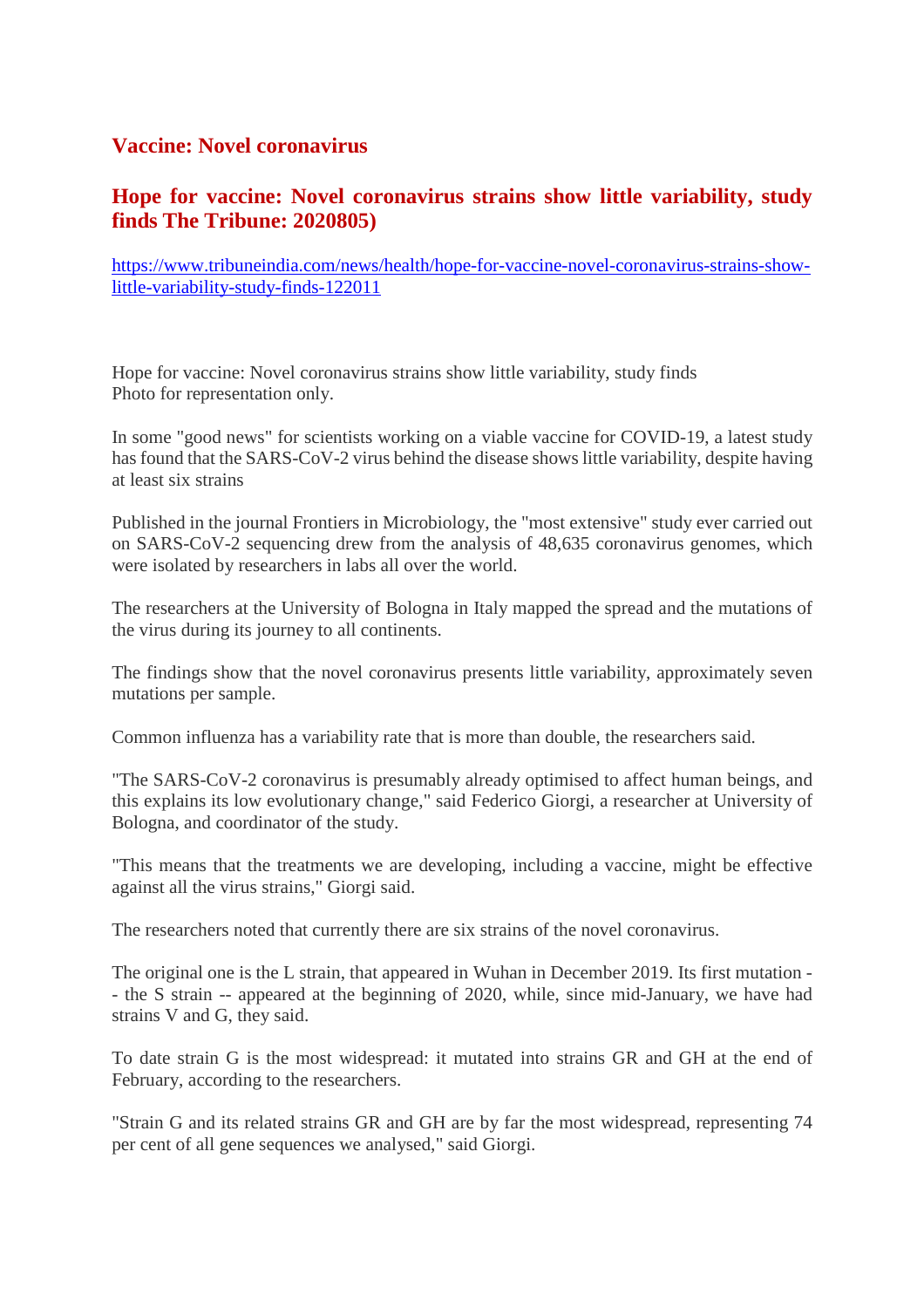"They present four mutations, two of which are able to change the sequence of the RNA polymerase and Spike proteins of the virus. This characteristic probably facilitates the spread of the virus," he said.

Besides the six main coronavirus strains, researchers identified some infrequent mutations that, they said, are not worrying at the moment but should be monitored. PTI

#### **Virus**

#### **Virus effect on students a catastrophe, may hurt decades of progress: UN (Hindustan Times: 2020805)**

https://epaper.hindustantimes.com/Home/ArticleView

Guterres said education initiatives must target "those at greatest risk of being left behind," including youngsters in crises, minorities, and the displaced and disabled HT Correspondent & Agencies

United Nations secretary-general Antonio Guterres warned on Tuesday that the world faces a "generational catastrophe" because of school closures amid the coronavirus disease (Covid-19) pandemic and said that getting students safely back to the classroom must be "a top priority".

Guterres said that as of mid-July, schools were closed in some 160 countries, affecting more than 1 billion students, while at least 40 million children have missed out on pre-school.

This came on top of more than 250 million children already being out of school before the pandemic and only a quarter of secondary school students in developing countries leaving with basic skills, he said in a video statement.

"Now we face a generational catastrophe that could waste untold human potential, undermine decades of progress, and exacerbate entrenched inequalities," said Guterres as he launched a UN "Save our Future" campaign.

"Once local transmission of Covid-19 is under control, getting students back into schools and learning institutions as safely as possible must be a top priority," he said. "Consultation with parents, carers, teachers and young people is fundamental."

Educationist and former University Grants Commission (UGC) member Dr Inder Mohan Kapahy said: "Covid-19 pandemic has caused an unprecedented existential crisis in the whole world, particularly in the developing nations. In India alone, a minimum of 30 million school students are adversely affected. In poorer countries, schools provide not only education but also nutrients, food and life skills. A conservative estimate is that disruption in school education may continue for at least four months more."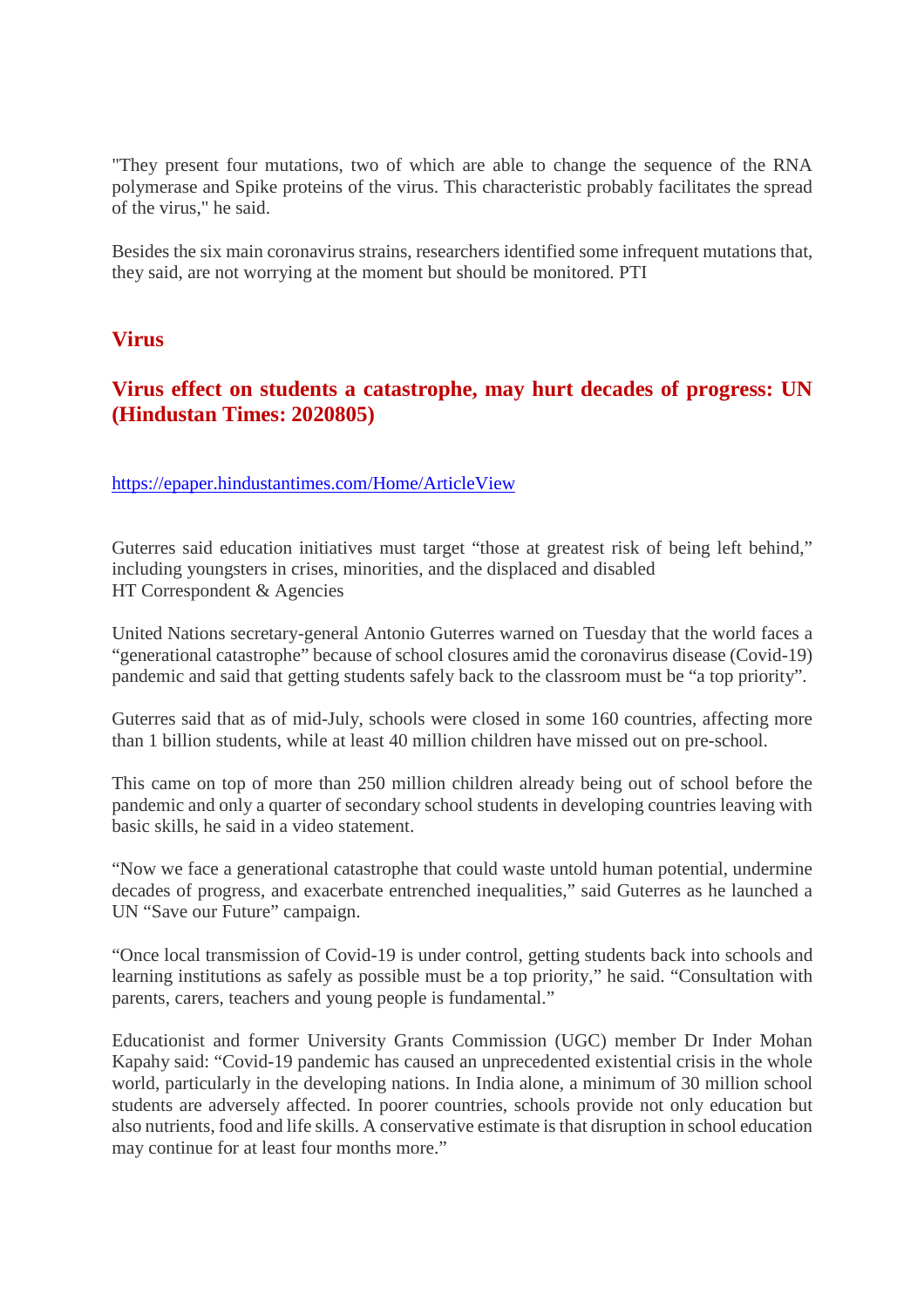According to a global projection covering 180 countries by the UN education agency UNESCO and partner organisations, some 23.8 million additional children and youths from pre-primary school to university level are at risk of dropping out or not having access to school next year due to the pandemic's economic impact.

"We are at a defining moment for the world's children and young people," Guterres said in a video message and a 26-page policy briefing. "The decisions that governments and partners take now will have lasting impact on hundreds of millions of young people, and on the development prospects of countries for decades to come."

According to the policy briefing, "the unparalleled education disruption" from the pandemic is far from over and as many as 100 countries have not yet announced a date for schools to reopen.

Guterres called for action in four key areas, the first being reopening schools. "Once local transmission of Covid-19 is under control," he said, "getting students back into schools and learning institutions as safely as possible must be a top priority."

Guterres said increasing financing for education must be given priority. Before the pandemic, low- and middle-income countries faced an education funding gap of \$1.5 trillion annually, he said, and the gap in education financing globally could increase by 30% because of the pandemic.

The secretary-general said education initiatives must target "those at greatest risk of being left behind", including youngsters in crises, minorities, and the displaced and disabled. And these initiatives should urgently seek to bridge the digital divide that has become even more evident during the Covid-19 crisis, he said.

On a positive note, Guterres said the pandemic is providing "a generational opportunity to reimagine education" and leap forward to systems that deliver quality education.

Ameeta Mulla Wattal, principal of Delhi's Springdales School, said: "There is no doubt this is one of the greatest human crises that has taken place. And its largest impact has been felt on children — regular students, more so children in rural areas across the world because they have absolutely no access to education. So there is no doubt an entire aspect of learning that will be affected by the pandemic because there are these ages of learning that will face a gap at different levels because of the pandemic, whether it is the foundation, primary, middle level or another level."

Educationist Meeta Sengupta said that the "continuity of learning" is the first step for bringing back students to classrooms whenever the schools reopen.

"We need to start working as a community to create a mesh network of the internet to make it available to the poor. There should be measures to raise funds for digital devices and internet connection to enable children from poor families to continue learning at their homes. The continuity should not break because once students step out of learning; coming back is very difficult. The relationship between students and schools should be continued," she said.

Findings from a National Statistical Office survey on social consumption on education, conducted in 2017-18, show that India's gross enrolment ratio was 99.2 between primary and middle school education level. It is the ratio of the number of persons currently enrolled in a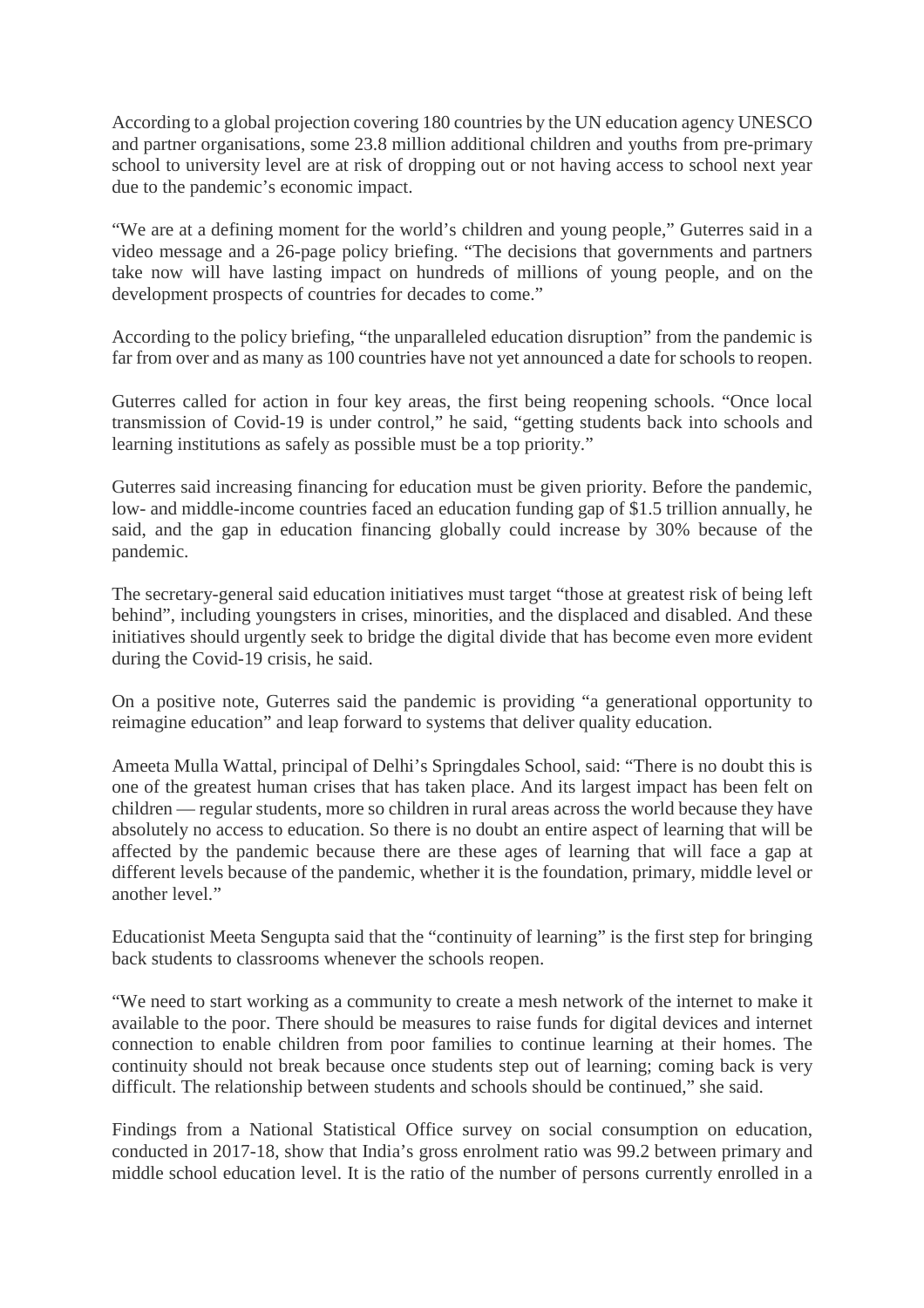particular level of education to the number of persons in the corresponding official age group. For example, the ratio of 99.2 in primary to middle school level means for every 100 persons in the age group of 6 to 13 years, there are 99.2 students enrolled in Classes 1 to 8. To be sure, this does not mean nearly everyone in the age group of 6 to 13 years is enrolled in school because some of the students in Classes 1 to 8 would be students from other age groups, particularly above the age of 13, who enrol at a age higher than the one recommended.

#### **Covid-19: What you need to know today (Hindustan Times: 2020805)**

#### https://epaper.hindustantimes.com/Home/ArticleView

Children in some of the Germany's provinces returned to school this week, the first in Europe to do so. The schools are ensuring social distancing, hand hygiene, and proper ventilation, although masks are not mandatory in classrooms in some regions (they are in others, and are also mandatory in the corridors). Deutsche Welle reported that "schools are considered lowrisk", citing research by doctors at the University Clinic of Leipzig that showed that "fewer than 20" of the 2,600 students and teachers tested showed Covid-19 antibodies, an indication of past infections. The cup-half-empty way of looking at that finding (which, this writer believes, is the best approach to dealing with Covid-19; prepare first, and then take what comes your way) would be that students and teachers are vulnerable to infection given the low immunity in the study group, but Germany's management of the pandemic, thus far, has been exemplary, so I will hold my criticism.

There can also be no arguing with the fact that children will have to return to schools sooner than later. On Tuesday, United Nation secretary general Antonio Guterres said the world could face "a generational catastrophe that could waste untold human potential, undermine decades of progress, and exacerbate entrenched inequalities". Guterres said a billion students across 160 countries have been affected and that the "decisions governments and partners now take will have lasting impact on hundreds of millions of young people, and the development prospects of countries for decades to come" (see front page). The UN chief's reference to decisions is clearly about the reopening of schools and colleges – something that has challenged policymakers around the world, including in India where online learning disadvantages those students who are already disadvantaged, amplifying the divide between them and others , which the country can ill-afford.

But the risks of opening too early are significant.

Israel, for instance, opened schools in May, only to see a wave of cases which set off the country's second wave of infections, and caused school closures (and mass quarantines). The country is now making plans to open in fall for the school year; like many other countries, Israel has decided that not opening schools this year is not an option.

Still, the experience of Israel comes up in any discussion on school openings; indeed, in education and government circles, the country's hasty reopening of schools has become a cautionary tale.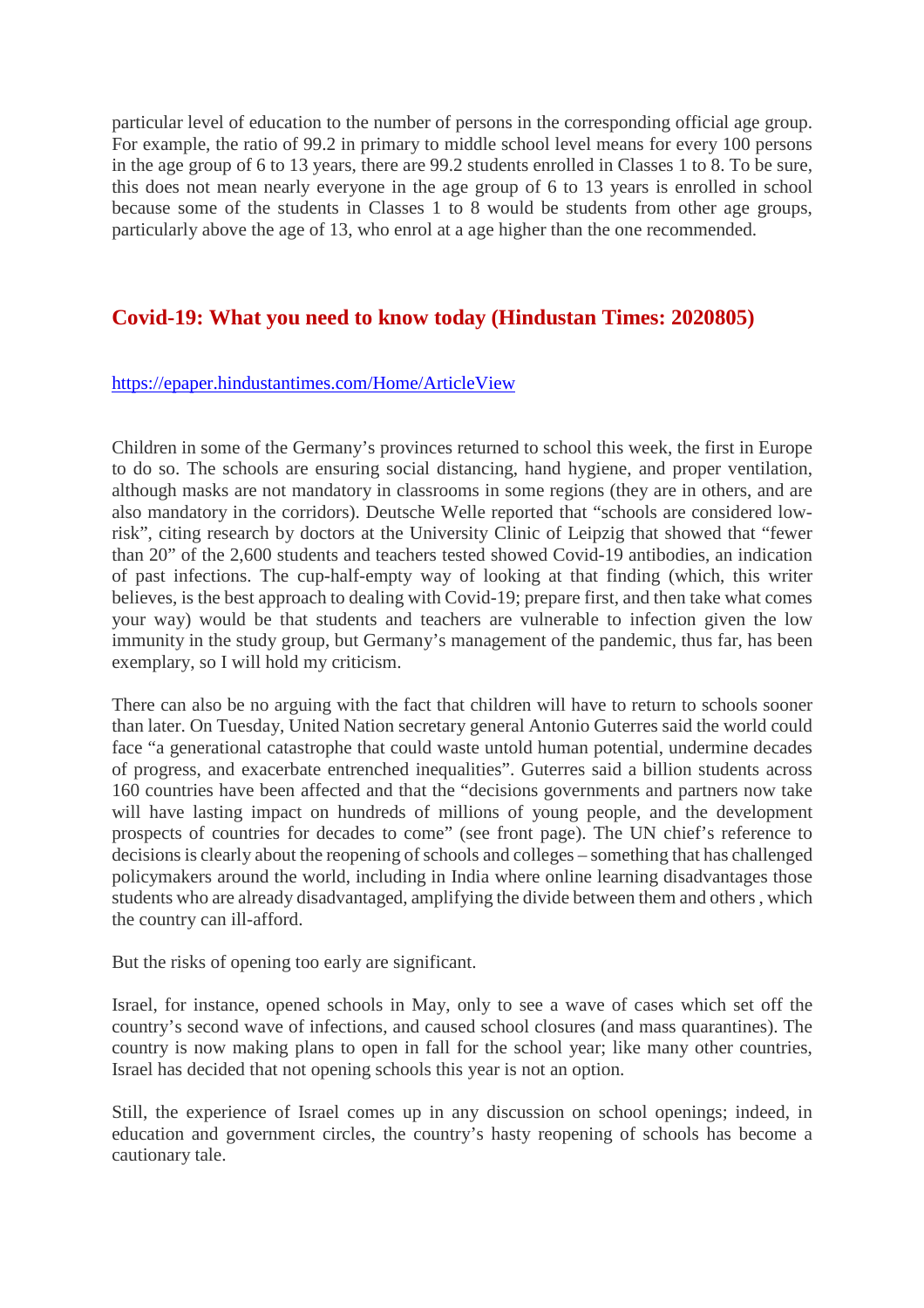Like Israel, the Australian state of Victoria reopened schools only when it looked like it had the pandemic well under control, but after a resurgence of cases – not linked to the schools, but the sharing of a cigarette lighter among guards at a facility where international travellers were being quarantined – the state finally decided, late last week, to close most schools again.

What does science say? The most authoritative research on the subject is a paper published in JAMA Pediatrics by doctors from the infectious diseases and pediatrics departments of the Ann and Robert H Lurie Children's Hospital, Chicago, and from the Northwestern University Feinberg School of Medicine, Chicago. The study found that very young children (younger than five years), with even mild infections, have more of the viral RNA of the Sars-CoV-2 virus which causes Covid-19 in their nasopharynx (the upper part of the pharynx, between the nose and the mouth) than "older children and adults"... and that while the "infectious virus" itself wasn't measured "pediatric studies [have] reported a correlation between higher nucleic acid levels and the ability to culture infectious virus".

The study concluded that "young children can potentially be important drivers" of the infection's spread in the "general population". The study, which covered 145 patients, comes with caveats associated with any study of this size, but it pretty much rules out day-care or school for very young children. And more research is needed on older children and their role as potential super spreaders.

Yet, as Guterres pointed out on Tuesday, the alternative isn't acceptable.

PS: India's decision is made easier by the fact that Covid-19 cases are continuing to rise and spread across the country (India saw 1,852,668 cases cumulatively till Monday night, of which 584,674 were active), which pretty much rules out opening schools for now – although when the time comes to open them, it will be interesting to see how the country goes about it.

© 2020 All Rights Reserved. Powered by Summit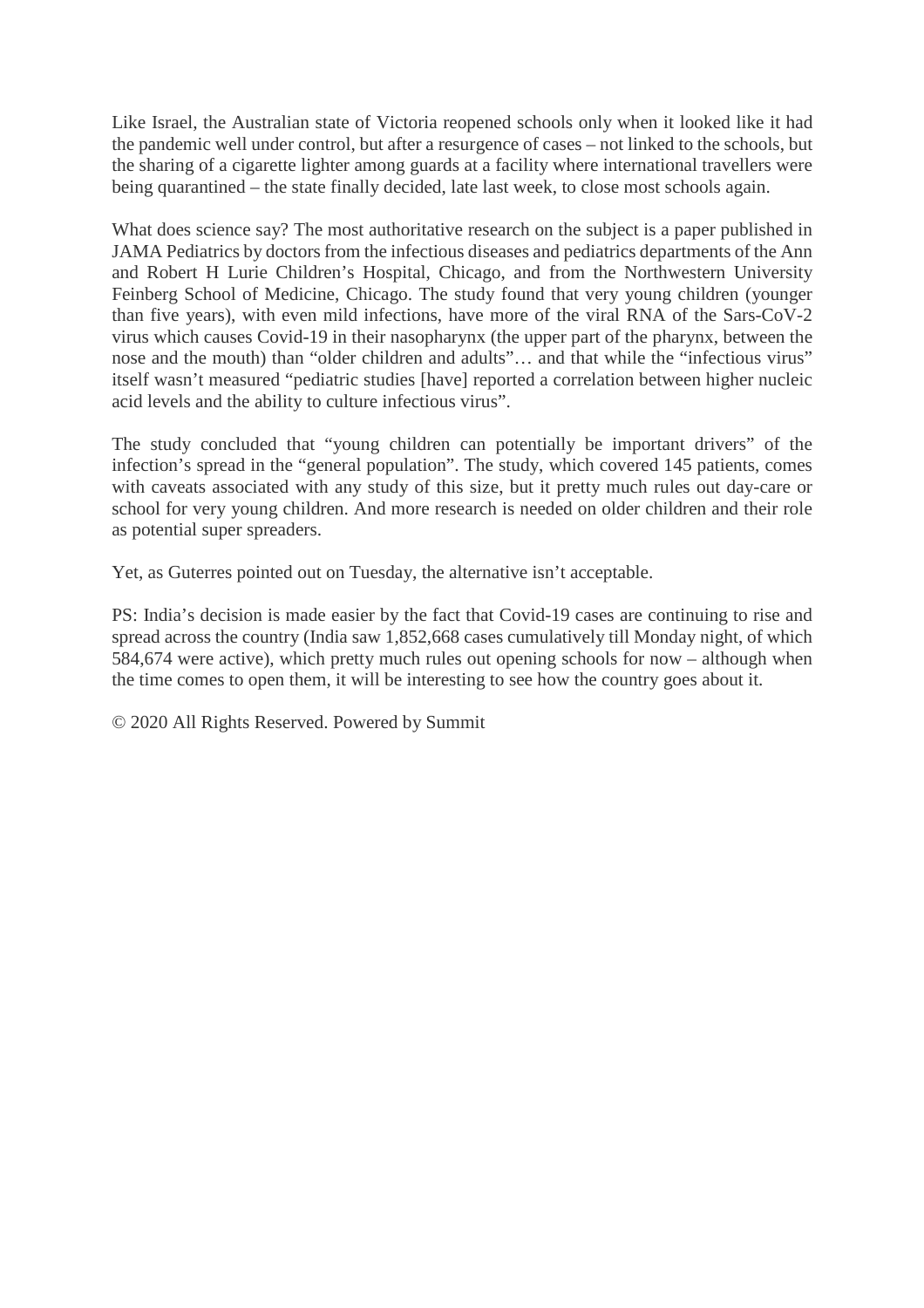# **Covid mode**

**month low; Kejriwal hails Delhi Covid modelLOW TESTING: Active cases drop below 10k after 67 days, but fewest tests since June 18; 12 deaths on Tuesday the lowest since May 27(Hindustan Times: 2020805)**

**Capital's Covid-19 journey so far** Of the 139,156 cases, 9,897 were active on Tuesday - the lowest since May 29. At their highest, active cases in Delhi touched 28,329 on June 27 **ACTIVE CASES DAILY DEATHS**  $150$ 30000 Of the 437 deaths added to the tally Daily deaths on lune 16 only 93 -7-day average 25000 **fatalities** we from that day  $100$ 20000 15000 897 10000  $50^{1}$  $5000$ 144  $0.1$  $\mathbf 0$  $0\nightharpoonup$  Apr 1 Aug 4  $A$ <sub>IIO</sub> $A$ 

https://epaper.hindustantimes.com/Home/ArticleView

Active cases of the coronavirus disease (Covid-19) in Delhi dropped below the 10,000-mark for the first time in over two months on Tuesday, the same day that the number of daily deaths also touched a two-month low—two statistics that highlight the progress made by the Capital in its fight against the pandemic.

Delhi recorded 674 new Covid-19 cases on Tuesday, taking the total number of infections in the Capital to 139,156, according to the Delhi government's health bulletin. However, only 9,295 new tests were conducted in the day—the lowest number of daily tests in 47 days.

As of Tuesday, of the 139,156 total Covid-19 cases in Delhi, 9,897 were active. This was the first time since May 29 that active Covid-19 cases in Delhi dropped below 10,000. At their highest so far, active cases in Delhi touched 28,329 on June 27, but have been on a steady decline since.

Active cases—those still under treatment—is a crucial metric because it directly reflects the pressure on the health care system. It is calculated by subtracting the number of recovered patients and deaths from the total tally. "Active cases left in Delhi less than 10,000 today. Delhi is now at the 14th position in terms of active cases. No of deaths have come down to 12 today. I am proud of you, Delhiites. Your 'Delhi model' being discussed everywhere. But we should not get complacent and take all precautions," tweeted Delhi chief minister Arvind Kejriwal.

With 7.1% of its total caseload currently active, Delhi has the lowest number of active cases in the country. Across the country, active cases constitute 31.6% of all cases. The reducing number has also meant more free beds. "Since the number of active cases is low, the number of hospitalisations has also gone down," said Dr Suresh Kumar, medical director, Lok Nayak hospital.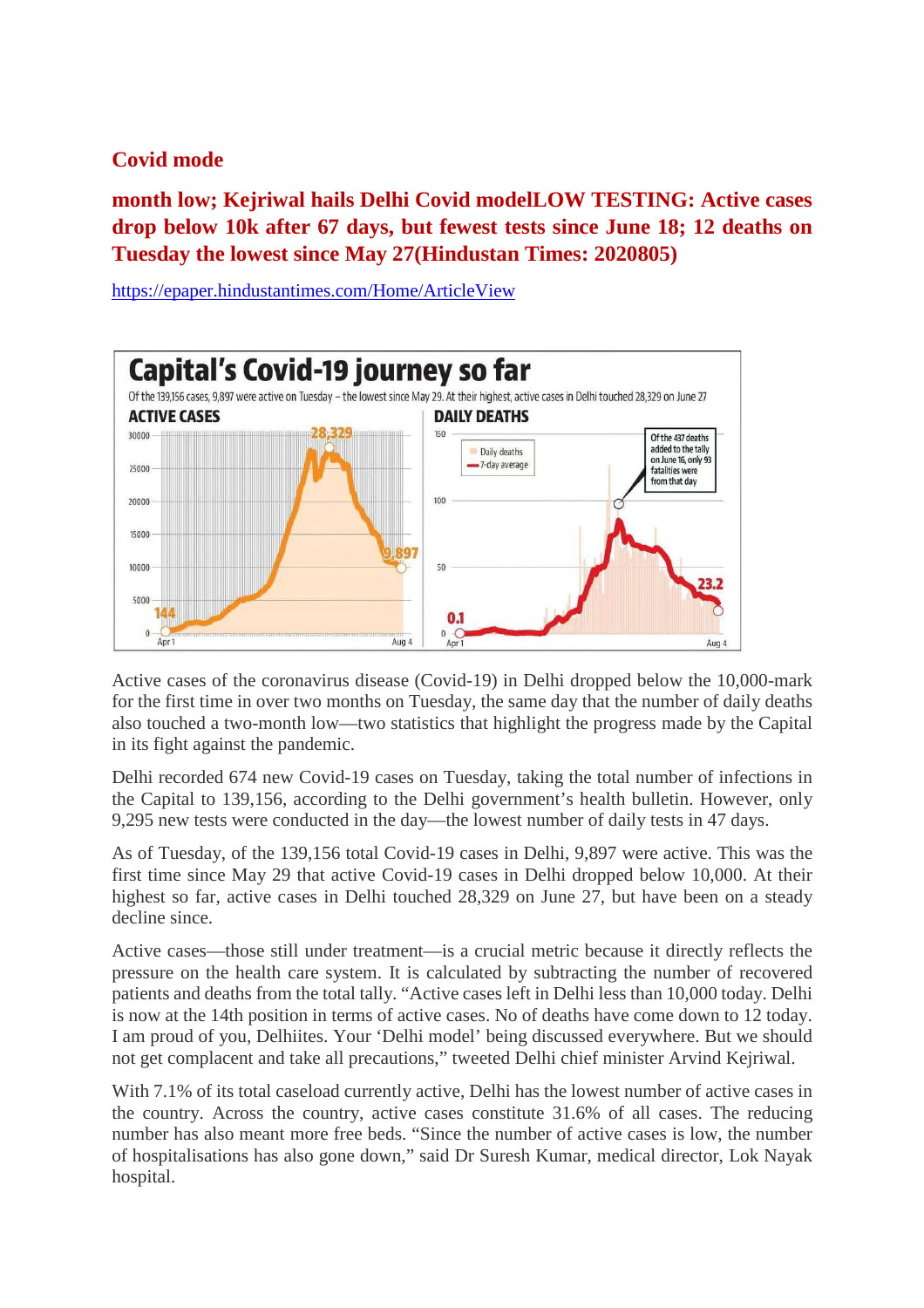On average, just over 2,900 patients have been admitted in hospitals over the last week.

#### **DROP IN DAILY DEATHS**

On Tuesday, 12 new deaths were reported in Delhi, taking the total number of fatalities due to Covid-19 to 4,033. This was the lowest number of daily deaths in Delhi in 70 days. Much like daily cases, new fatalities have been steadily declining in the Capital over the past month. In the week ending on August 4, 152 deaths were reported. This number was 191 for the week ending July 28 and 244 on the week ending July 21.

Delhi's biggest Covid-19 treatment facility—2,000 bed Lok Nayak hospital—has not recorded a single death for three days in a week. "The CM had tweeted when Lok Nayak hospital first reported no deaths on July 27. After that, no death was reported at the hospital for two more days. The number of deaths has reduced drastically; due to the availability of several treatment options," said Dr Kumar.

The hospital had been reporting 10 to 15 deaths per day in June when Delhi had seen a surge in the number of cases and deaths due to Covid-19.

After the fifth consecutive day when daily testing dropped (it was 9,295 on Tuesday, 10,133 on Monday and 12,730 on Sunday, 18,154 on Saturday and 19,091 on Friday), the weekly average positivity rate of cases in the city has started rising again. In the week ending Tuesday, the city has a little over 15,000 tests a day, compared to nearly 18,000 the week before that.

Deputy chief minister Manish Sisodia said the low testing numbers were because of the long weekend which included Eid and Raksha Bandhan. "Testing will pick up [Wednesday] onwards," he said.

The average positivity rate in Delhi had spiked to a point where nearly a third (31.4% on June 14) of all tests conducted were positive for Covid-19 around mid-June. Since then, this number has dropped almost daily, it touched a record low of 5.7% on July 30. However, after a week of relatively low testing, it has climbed to 6.7% for the week ending on Tuesday.

# **New Cases (The Asian Age: 2020805)**

http://onlineepaper.asianage.com/articledetailpage.aspx?id=15022634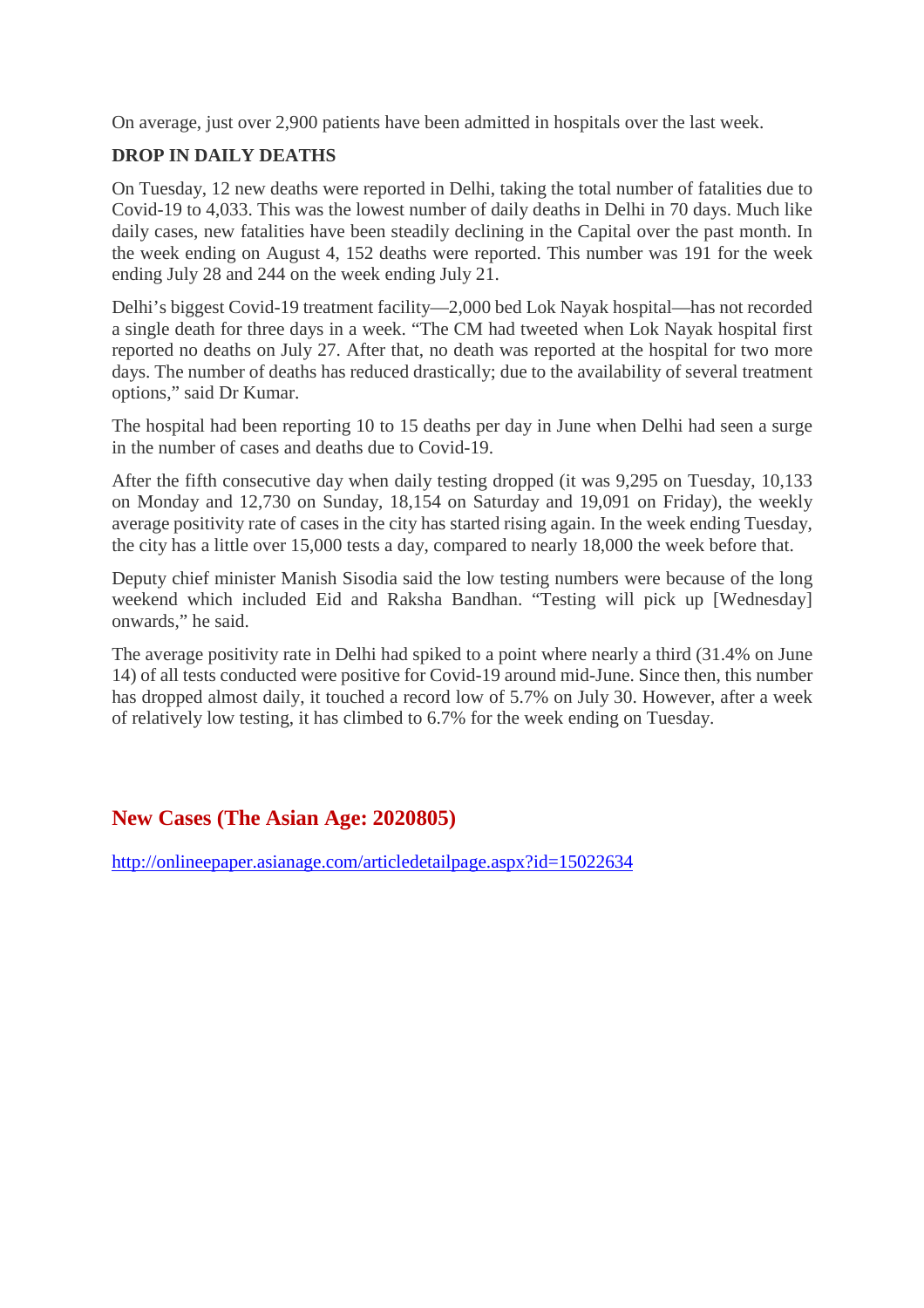# ■ 674 fresh corona cases take city's tally to 1,39,156 **Proud of Delhiites, says CM as** active cases now less than 10K

**AGE CORRESPONDENT** NEW DELHI, AUG. 4

The national capital has registered 675 new novel coronavirus cases in the last 24 hours, taking the tally to over 1.39 lakh while the death toll rose to 4,033 with 12 more deaths.

Chief minister Arvind<br>Kejriwal tweeted, "Active cases left in Delhi less than 10,000 today. Delhi is now at 14th position in<br>terms of active cases. No. of deaths have ome down to 12 today.<br>am proud of you,<br>elhiites. Your 'Delhi come down to 12 today. Delhiites. Model' is being discussed everywhere. But we<br>should not get complawe cent and take all precautions.

The three-figure count for the new Covid-19 cases was recorded for the second consecutive day when the total number of tests conducted was 9,295.

The number of active cases stood at 9,897. The total number of cases climbed to 1,39,156. On Sunday, the daily

case count had dipped to

# LNJP records 'zero death' from Covid-19 on 2 days in a week

New Delhi, Aug. 4: LNJP Hospital, the Delhi government's biggest Covid treatment facility, did not report any death due to the disease on two days in week. signalling improvement in the pan-

demic situation. The 2,000-bed hospital's medical director Suresh Kumar said on Tuesday the number of people on ventilator at the facility<br>has come down by nearly 25 per cent, compared to the figure a month ago.

Delhi chief minister<br>Arvind Kejriwal tweeted on July 28 that LNJP<br>Hospital had not reported any death on July 27, a feat, doctors said, recorded for the first time in the

961 and there were 15 deaths from the<br>pathogen. On June 23, Delhi had reported the highest single-day spike of 3,947 cases till date. South Korean ambassalast couple of months.

"After that day, on two more days, our hospital<br>saw no death from from  $no$ Covid.... It is definitely a good sign for all of us who are fighting this situation," Mr Kumar told PTI.

Delhi recorded 805 fresh coronavirus cases on Monday, taking the tally in the city to over 1.38 lakh, while the death toll from the disease climbed to 4,021, authorities said.

Seventeen new fatalities were recorded, according to the Delhi health department bulletin released on Monday

The active cases tally stood at 10.207, down from 10,356, on Sunday.  $PTI$ 

dor H.E. Shin Bong-kil. on Tuesday, praised the<br>Delhi Model of combatting the Covid pandemic. Mr Kejriwal thanked the South Korean ambassador for his words of appreciation on the Delhi model.

CM Kejriwal said he is happy that the Delhi model is being recognised across the globe and that all nations need to join hands to fight and defeat Covid-19.

In a video message, the South Korean ambassador said, "I am very impressed with the Delhi Model. Actually, Korean Model is 3T - test, trace, and treat. Delhi Model is test and home quarantine. It is a very effective and wise measure which has been made based on India's, particularly Delhi's, situation. I am<br>
very happy and I would like to congratulate the Delhi government that beint government that<br>they made this achieve-<br>ment."

"Thanking Mr Shin<br>Bong-kil, CM Kejriwal<br>tweeted, "Happy that our<br>Delhi Model is being recognised across the globe. I want to thank South Korean ambassador H.E. Shin Bong-kil for his encouraging words.  $A11$ nations coming together to defeat Covid is the need of the hour."

#### **Blood test**

#### **Blood test can diagnose baby brain damage just hours after birth (New Kerala: 2020805)**

#### https://www.newkerala.com/news/2020/137878.htm

Researchers, including one of Indian origin, have found that an early blood test could detect which babies deprived of oxygen at birth are at risk of serious neuro disabilities like cerebral palsy and epilepsy.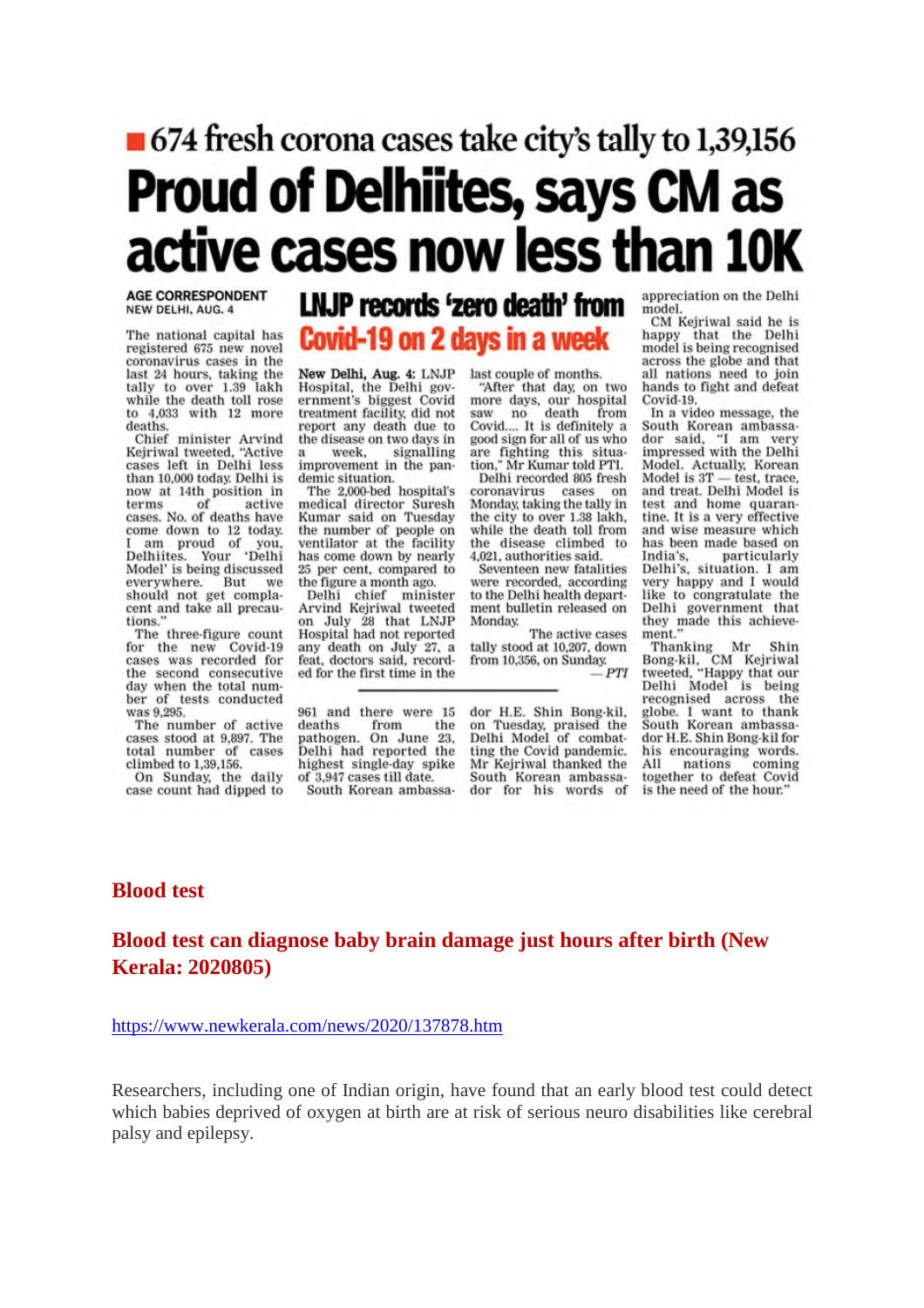The prototype test looks for certain genes being switched on and off that are linked to longterm neurological issues. According to the study, published in the journal Scientific Reports, further investigation of these genes may provide new targets for treating brain damage before it becomes permanent.

"The results from blood tests will allow us to gain more insight into disease mechanisms that are responsible for brain injury and allow us to develop new therapeutic interventions or improve those which are already available," said senior author Sudhin Thayyil from the Imperial College London (ICL) in the UK.

The team behind the test, led by ICL, in collaboration with groups in India, Italy and the US, conducted the study in Indian hospitals, where there are around 0.5-1.0 million cases of birth asphyxia (oxygen deprivation) per year. Babies can suffer oxygen deprivation at birth for a number of reasons, including when the mother has too little oxygen in her blood, infection, or through complications with the umbilical cord during birth.

Following oxygen deprivation at birth, brain injury can develop over hours to months and affect different regions of the brain, resulting in a variety of potential neuro disabilities such as cerebral palsy, epilepsy, deafness or blindness. This makes it hard to determine which babies are most at risk of complications and to design interventions that can prevent the worst outcomes.

Now, in a preliminary study of 45 babies that experienced oxygen deprivation at birth, researchers have identified changes to a raft of genes in their blood that could identify those that go on to develop neuro disabilities.

The babies had their blood taken within six hours after birth and were followed up after 18 months to see which ones had developed neuro disabilities. The blood was examined with nextgeneration sequencing to determine any difference in gene expression - the 'switching on or off' of genes - between those babies that developed neuro disabilities and those that didn't.

The team found 855 genes were expressed differently between the two groups, with two showing the most significant difference. Examining these two genes in particular, and what processes their expression causes within cells, could lead to a deeper understanding of the causes of neuro disabilities prompted by oxygen deprivation, and potentially how to disrupt them, improving outcomes, the study said.

#### **Health anxieties**

#### **Lockdown study reports surge in health anxieties around the world(New Kerala: 2020805)**

#### https://www.newkerala.com/news/2020/137825.htm

London, Aug 4 : Coronavirus and the imposition of lockdown this year 'significantly raised' mental health challenges, particularly so for the most vulnerable groups, say researchers.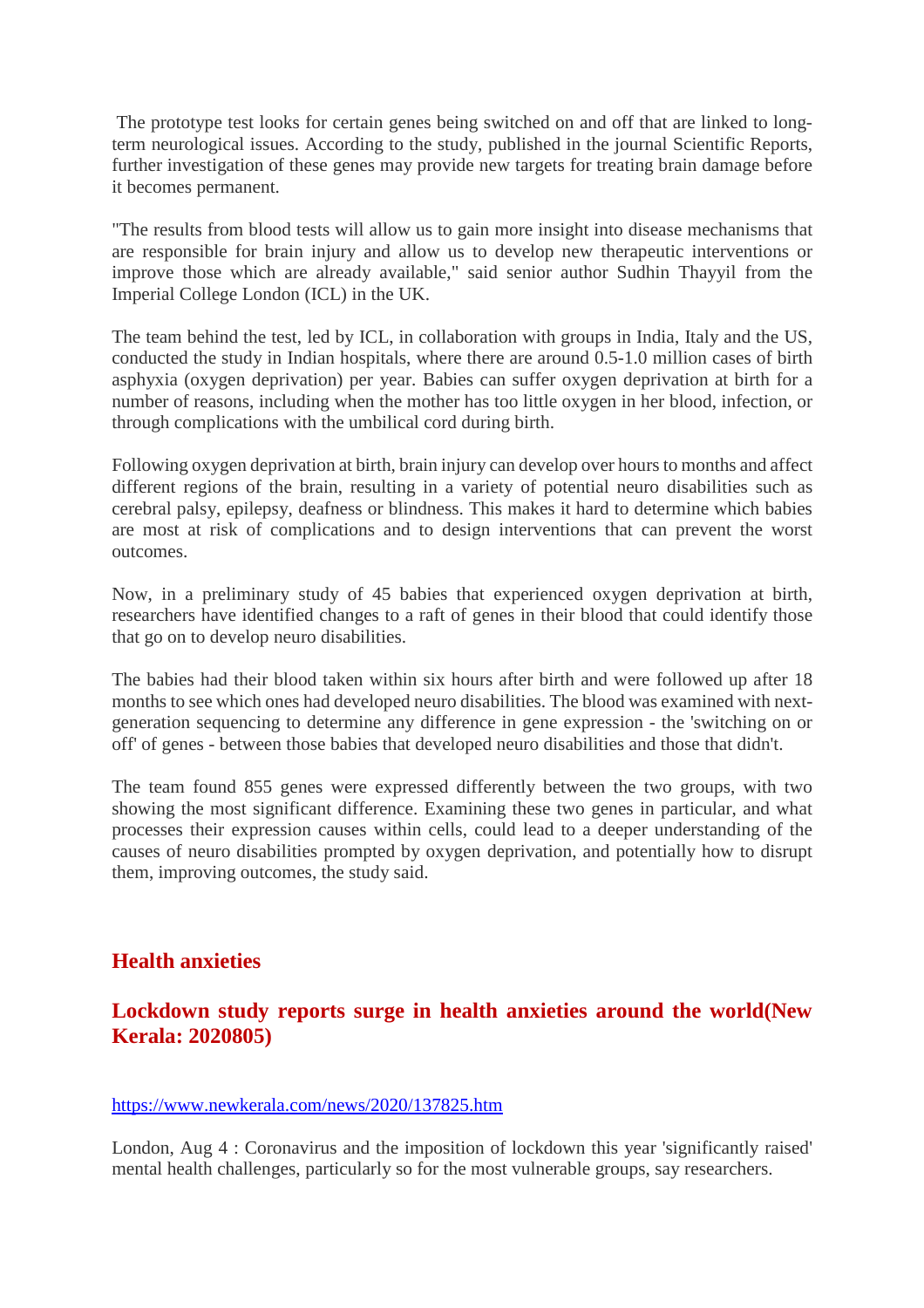The study, published in the journal American Psychologist, draws on survey responses from over 800 people recruited online and via social media who answered questions over a ten-day period when the UK was in full lockdown.

Results suggest that a quarter of all participants revealed significantly elevated anxiety and depression, exacerbated by lockdown and isolation.Nearly 15 per cent reached clinical levels of health anxiety, which reflects that health-related anxiety has become distressing and is likely to be causing preoccupation and disruption to normal activities.

Health anxiety focusses on the fear of having or contracting a serious illness despite medical reassurance.

"The Covid-19 pandemic has caused global uncertainty which has had a direct, detrimental effect on so many people across the UK and around the world," said study lead author Hannah Rettie from the University of Bath in the UK. People have been unsure when they would see relatives again, job security has been rocked, there is an increased threat to many people's health and government guidance is continuously changing, leading to much uncertainty and anxiety.

"What our research focused in on is how some individuals have struggled to tolerate and adapt to these uncertainties - much more so than in normal times," Rettie said.

These results have important implications as we move to help people psychologically distressed by these challenging times in the weeks, months and years ahead.

Deeper analysis reveals that those in vulnerable groups report twice the rates of health-related anxiety than the general population. Those who identified themselves in these categories were on average more anxious and depressed, with anxiety and health anxiety specifically significantly higher than in non-vulnerable groups.

The findings showed that those who are in the vulnerable group are at risk both physically and psychologically.The average age of participants in the study was 38 years old, 22 per cent of whom had a pre-existing medical condition. The majority of respondents were female (80 per cent female 20 per cent male).The team who led the work hope their findings can help inform clinical practice in dealing with the mental health aftermath caused by these tumultuous past six months.

Meanwhile, another recent study, published in the journal PLOS One, revealed that Covid-19 pandemic is causing higher levels of depression, anxiety, suicidal tendencies and psychological trauma among adults.

Recently, Australian researchers also found rates of elevated psychological distress, including depression and anxiety symptoms, were found among adults during the peak of the Covid-19 outbreak in the country.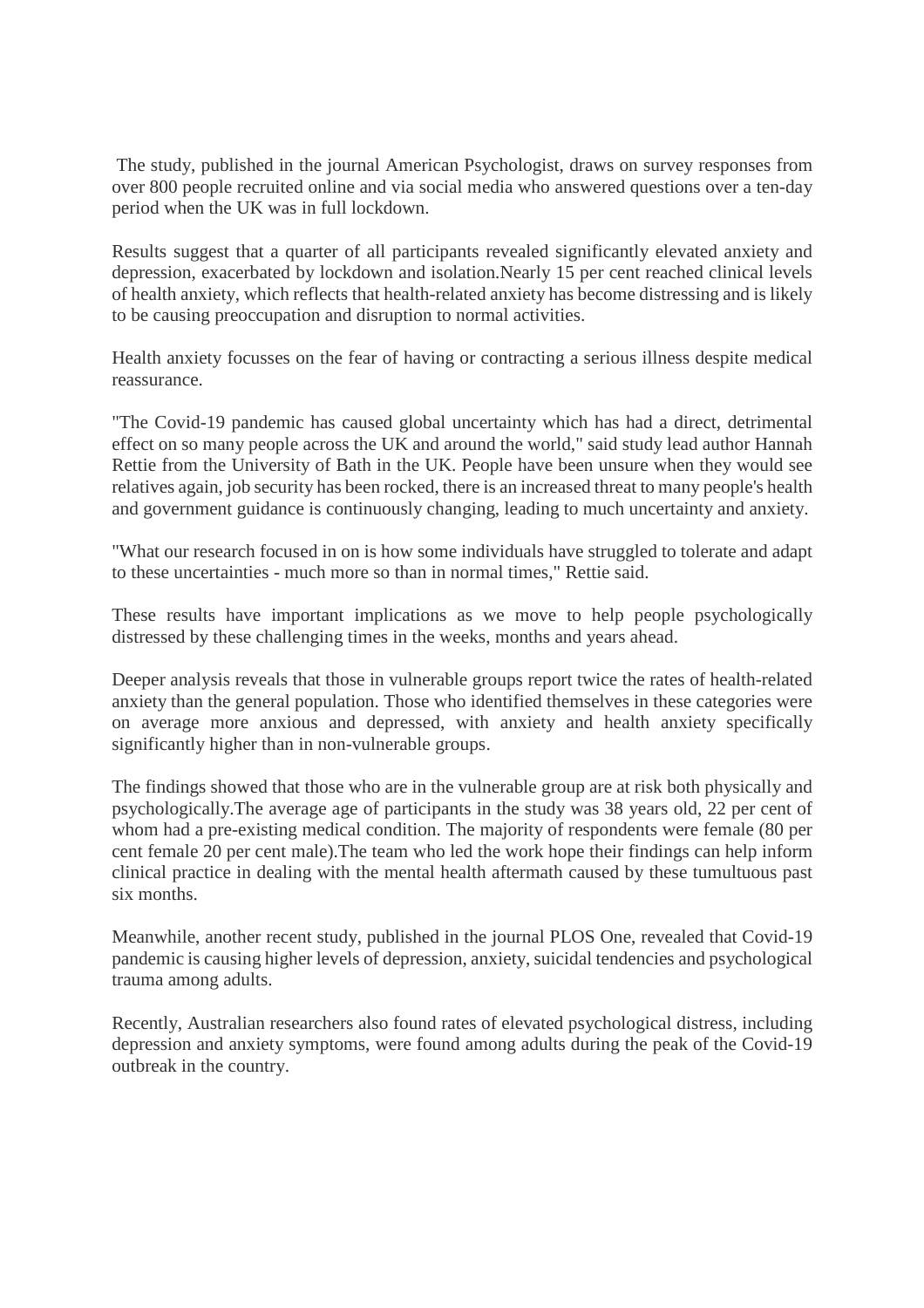#### **Artificial intelligence**

# **Study finds artificial intelligence-enhanced ECGs may speed heart failure diagnosis, treatment (New Kerala: 2020805)**

https://www.newkerala.com/news/2020/137729.htm

Washington D.C., Aug 4: When people seek emergency care for shortness of breath, a routine electrocardiogram (ECG or EKG) enhanced by artificial intelligence (AI) is better than standard blood tests at determining if the cause is heart failure, according to new research.

The research was published in Circulation Arrhythmia and Electrophysiology, an American Heart Association journal.

"Determining why someone has shortness of breath is challenging for emergency department physicians, and this AI-enabled ECG provides a rapid and effective method to screen these patients for left ventricular systolic dysfunction," said Demilade Adedinsewo, M.D., M.P.H., lead author of the study and chief fellow in the division of cardiovascular medicine at Mayo Clinic in Jacksonville, Florida.

The left ventricle supplies most of the heart's pumping power, so it is larger than the other chambers and essential for normal function. In left ventricular systolic dysfunction (LVSD), the left ventricle is weakened and must work harder to maintain adequate blood flow to the body.

In a typical year, about 1.2 million people go to emergency departments because they are short of breath. This year, the numbers are far higher because difficulty breathing is one of the hallmark symptoms of a COVID-19 infection. When heart problems are suspected, patients in the emergency department usually have an ECG performed - a quick, 10-second recording of the heart's electrical activity.

"An abnormal ECG raises concern about underlying cardiac abnormalities but is not specific for heart failure," Adedinsewo said.

Emergency department physicians also rely on blood levels of natriuretic peptides. These biomarkers are elevated in the blood when heart failure is present. However, these biomarker levels are also affected by obesity, age, kidney disease, severe infection, high blood pressure in the vessels that bring blood to the lungs (pulmonary hypertension), abnormal heart rhythms and a specific heart failure medication.

To create the AI-enhanced ECG, Mayo Clinic researchers used data on thousands of patients to train computers to distinguish between the ECG patterns of people ultimately diagnosed with LVSD and those without LVSD. In about 10 seconds, standard ECG recordings can be analyzed with the resulting AI software application to identify likely LVSD.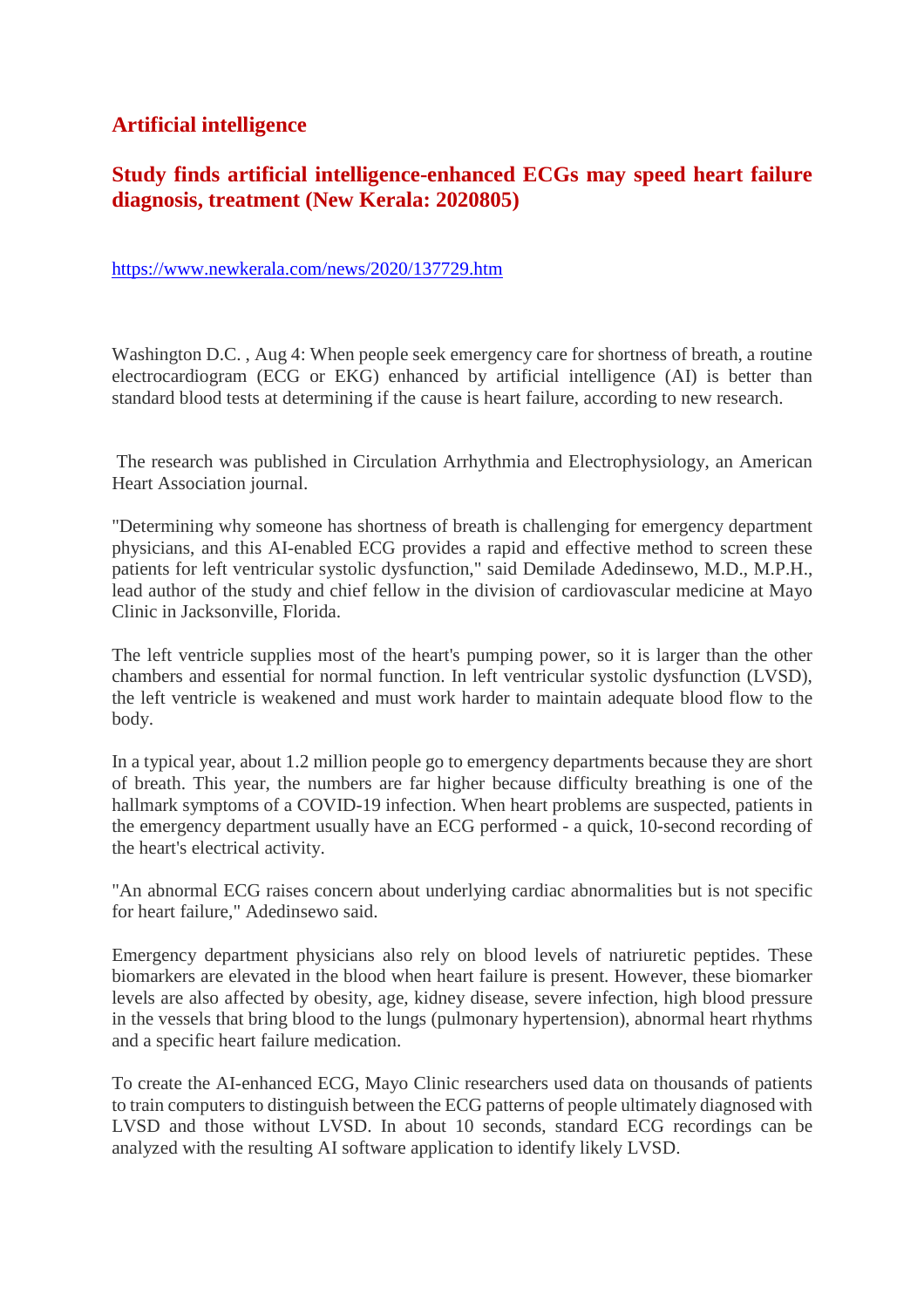In this study, researchers tested the accuracy of the AI-enhanced ECG to identify LVSD in emergency room patients with shortness of breath compared to the results of biomarker blood tests. They applied the AI-enhancement to the ECGs of 1,606 patients (average age 68, 47% female, 91% white) who had received an ECG and blood testing in the emergency department, later followed by definitive testing using an echocardiogram.

Researchers found

AI-enhanced ECG was better than standard blood tests in identifying which patients have severe LVSD (35% or less of blood in the heart pumped out with each contraction), with a performance measure of 0.89 vs. 0.80;

the AI-enhanced ECG was also good (performance measure 0.85) at identifying patients with less severe but abnormally low pumping ability (50% or less of the blood leaving the heart with each contraction); and

while several factors can influence blood test results, AI-enhanced ECG performed just as well in men and women and among patients in different age groups.

"AI-enhanced ECGs are quicker and outperform current standard-of-care tests. Our results suggest that high-risk cardiac patients can be identified quicker in the emergency department and provides an opportunity to link them early to appropriate cardiovascular care," Adedinsewo said.

AI-enhanced ECGs are not widely available. In May, the Food and Drug Administration granted emergency use authorization of the AI-enhanced ECG algorithm to screen for LVSD in people with confirmed or suspected COVID-19 disease.

The current study is limited by being a retrospective analysis of previous emergency department visits.

#### **High altitude**

#### **Early to say high altitude can protect against Covid-19: Study (New Kerala: 2020805)**

#### https://www.newkerala.com/news/2020/137550.htm

Despite recent reports of lower Covid-19 incidence among high-altitude populations, current data is insufficient to conclude that high altitude could protect against contracting the Coronavirus, say researchers.

"The reported lower incidence of Covid-19 among high-altitude residents is quite intriguing, but epidemiological observations presented so far from high-altitude regions are preliminary,"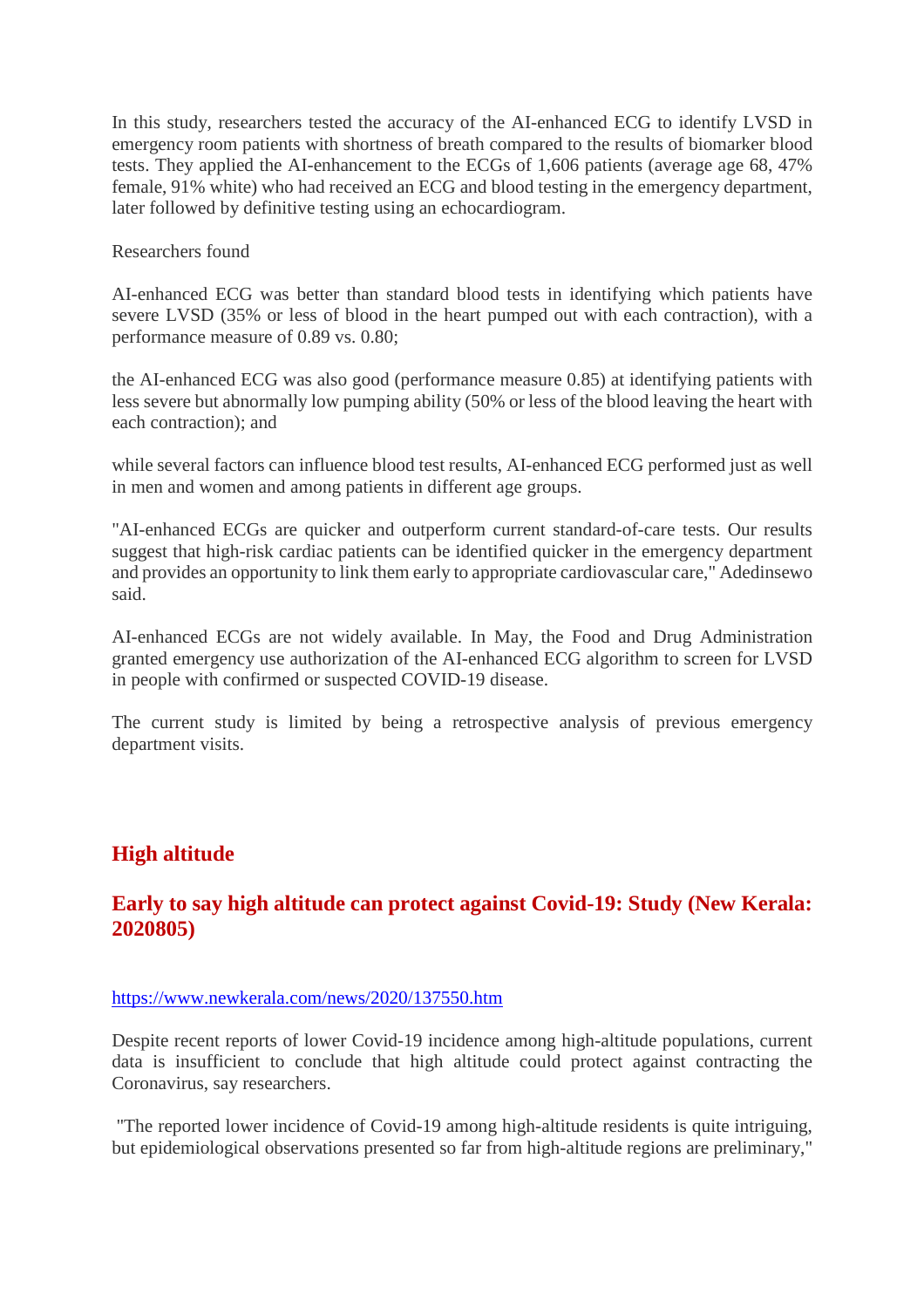said study researchers Matiram Pun from the University of Calgary and Erik Swenson from the University of Washington in the US.

According to the study, published in the journal High Altitude Medicine iamp; Biology, there is currently little evidence supporting benefit of genetic or nongenomic adaptation to highaltitude hypoxia.

Environmental factors such as pollution, ambient temperature, humidity, and seasonal weather patterns at different latitudes may influence how severe the pandemic is and the incidence of infection in any part of the world.

In addition, recent epidemiological data have been used to propose that altitude of residence may not only influence those environmental features considered key to lesser viral transmission but also susceptibility to more severe forms of Covid-19 through hypoxic-hypobaria driven genomic or nongenomic adaptations specific to high-altitude populations.

In this review, the research team critically examined currently available scientific and epidemiological data pertaining to Covid-19 transmission in the attempt to determine whether living at high altitude and associated adaptations to hypobaric hypoxia might be protective as recent publications have claimed.

The researchers found that it is possible that early lockdown measures, media coverage, and preventive guidelines may have favourably worked in slowing the spread of the virus among high-altitude residents because the virus appeared later in mountainous regions.

Low population density, low traffic, or travel avoidance (from low-altitude population centres to high-altitude communities), and remoteness may have worked in tandem to further protect high-altitude residents.

It is also likely to take many days in some mountainous regions of developing countries to reach destinations, which may have provided sufficient isolation time in some cases.

However, cases of Covid-19 identified in the Qinghai-Tibet high-altitude plateau were related to contact with persons who had travelled from the Wuhan, the epicentre of Covid-19.

Aggressive implementation of preventive measures that target social isolation has helped to nullify sustained local transmission in Qinghai-Tibet high-altitude region, the team said.

Therefore, it might be easier to prevent community transmission at high altitude with travel restriction alone.

"The data regarding virus transmission should be carefully interpreted and any current observations regarding high altitude-related differences in incidence, prevalence, and morbidity/mortality of Covid-19 must be considered speculative," the authors wrote.

"We should avoid reaching the conclusion that any community has innate protection from Covid-19 in the absence of robust evidence," they concluded.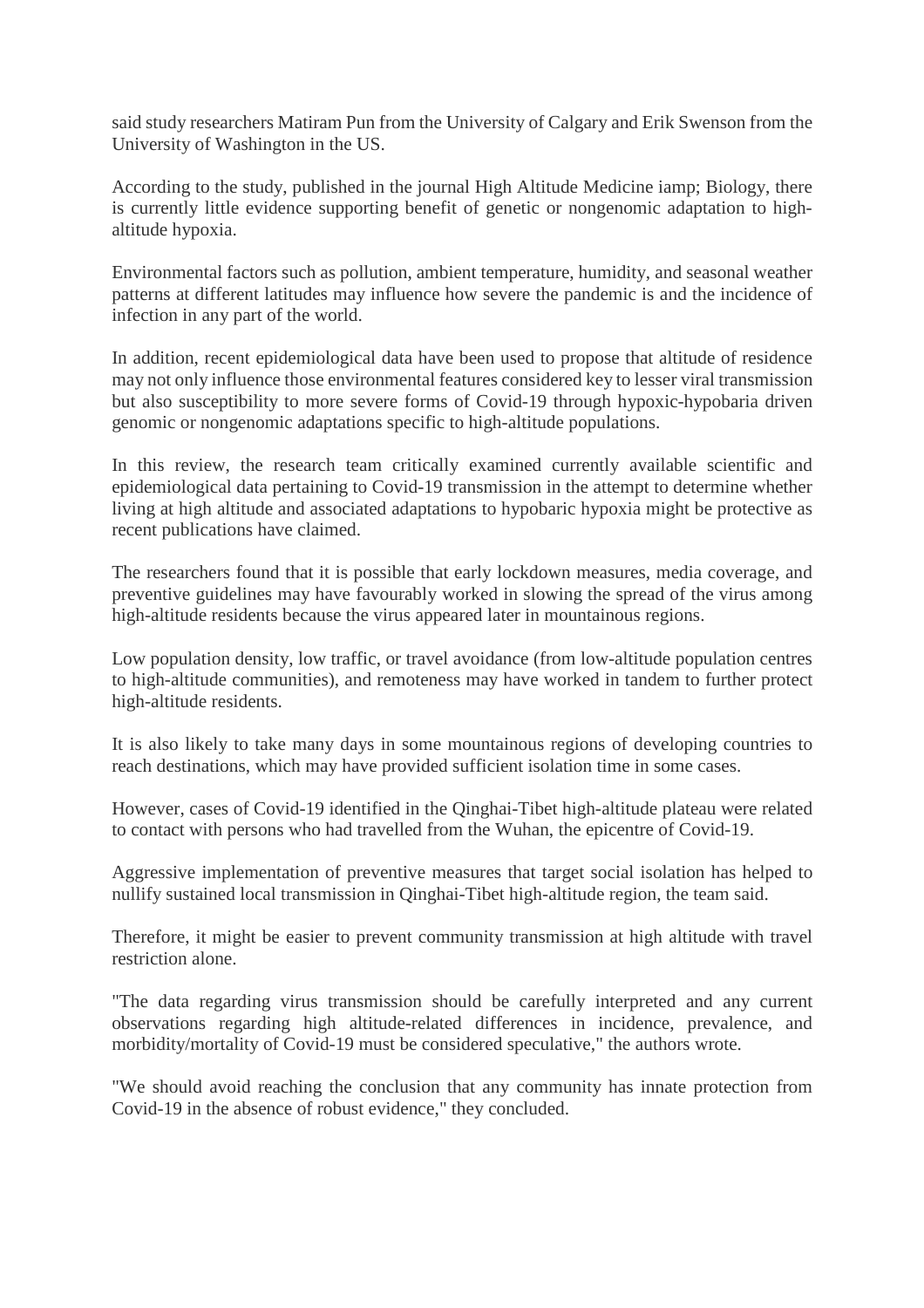#### **Antibiotic resistance**

# **Children's National Hospital sounds alarm for antibiotic resistance in meningitis cases (New Kerala: 2020805)**

#### https://www.newkerala.com/news/2020/136987.htm

: Researchers from the Children's National Hospital write in a case report that recent meningitis cases (inflammation of the membranes (meninges) surrounding the brain and spinal cord) at the hospital raises serious concerns about antibiotic resistance in the common bacterium that caused it.

Their findings could change laboratory and clinical practice across the US and potentially around the globe. The findings of the study were published in the Journal of the Pediatric Infectious Disease Society.

Neisseria meningitidis is the leading cause of bacterial meningitis in adolescents and an important cause of disease in younger children as well, say case report authors Gillian Taormina, DO, a third-year fellow in Pediatric Infectious Diseases at Children's National, who was on service for this recent case and Joseph Campos, Ph.D., D(ABMM), FAAM, director of the Microbiology Laboratory and the Infectious Diseases Molecular Diagnostics Laboratory at Children's National.

As standard clinical practice in the US, they explain, patients who are thought to have this infection are typically treated first with the broad-spectrum antibiotic ceftriaxone while they wait for a microbiology lab to identify the causative organism from blood or cerebrospinal fluid samples. Once the organism is identified as N meningitidis, patients are typically treated with penicillin or ampicillin, antibiotics with a narrower spectrum of activity that's less likely to lead to ceftriaxone resistance. Family members and other close contacts are often prophylactically treated with an antibiotic called ciprofloxacin.

Because N. meningitidis has historically been sensitive to these antibiotics, most laboratories do not perform tests to confirm drug susceptibility, Dr Campos says. But the protocol at Children's National is to screen these isolates for penicillin and ampicillin resistance with a rapid 5-minute test. The isolate from Dr Taormina's five-month-old patient -- a previously healthy infant from Maryland who came to the Children's National emergency room after six days of fever and congestion -- yielded surprising results N. meningitidis grown from the patient's blood was positive for beta-lactamase, an enzyme that destroys the active component in the family of antibiotics that includes penicillin and ampicillin. This isolate was also found resistant to ciprofloxacin.

"The lab used a rapid test and after just a few minutes, it was positive," Dr Campos says. "We did it again to make sure it was accurate, and the results were reproducible. That's when we knew we needed to share this finding with the public health authorities."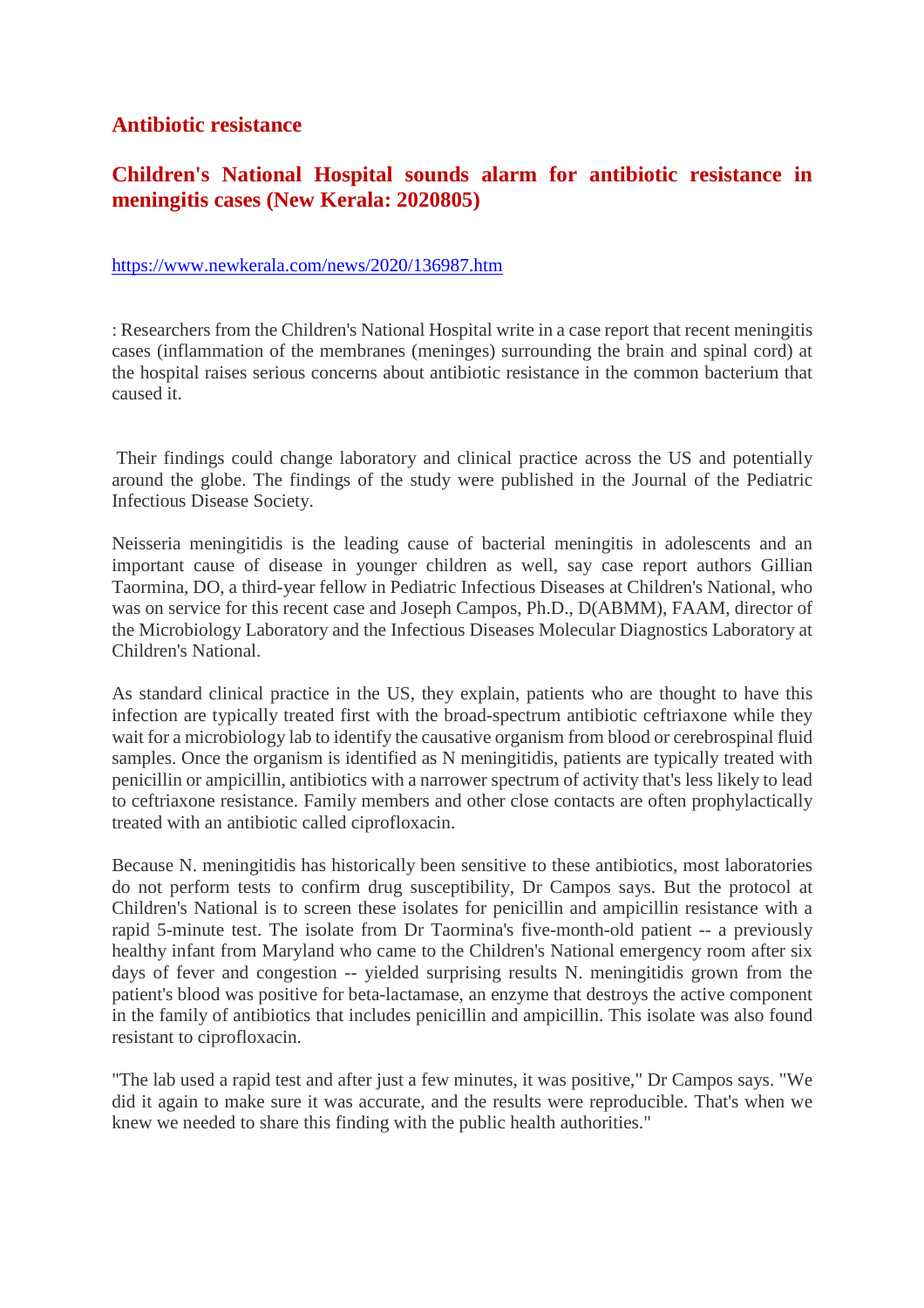Dr Campos, Dr Taormina and their colleagues sent samples of the antibiotic-resistant bacteria first to Washington, Public Health Laboratory and the Maryland Department of Health and later to the Centers for Disease Control and Prevention (CDC). When the CDC asked other state laboratories to send their own N. meningitidis samples to be tested, 33 were positive for beta-lactamase. And like the bacterium isolated from Dr Taormina's patient, 11 of these were also resistant to ciprofloxacin.

"These bacteria wouldn't have been susceptible to the common antibiotics that we would normally use for this infection," Dr Taormina says, "so it's entirely possible that the infections caused by these bacteria could have been treated inappropriately if doctors used the standard protocol."

Dr Taormina says that her patient cleared his infection after staying on ceftriaxone, the original antibiotic he'd been prescribed, for the recommended seven days. His six family members and close contacts were prophylactically treated with rifampin instead of ciprofloxacin.

Although this case had a positive outcome, Dr Campos says it raises the alarm for other N. meningitidis infections in the US, where antibiotic resistance is a growing concern. The danger is even higher in other countries, where the vaccine that children in the US commonly receive for N. meningitidis at age 11 isn't available.

In the meantime, Drs. Taormina and Campos say their case highlights the need for the appropriate use of antibiotics, known as antibiotic stewardship, which is only possible with close partnerships between infectious disease doctors and microbiology laboratories.

"Our lab and the infectious diseases service at Children's National interact every day on cases like this to make sure we're doing the best job we can in diagnosing and managing infections," says Dr Campos. "We're a team."

# **Re-engineering antibodies**

#### **Re-engineering antibodies for COVID-19(New Kerala: 2020805)**

https://www.newkerala.com/news/2020/136848.htm

With millions of COVID-19 cases reported across the globe, people are turning to antibody tests to find out whether they have been exposed to the coronavirus that causes the disease.

Antibody tests look for the presence of antibodies, which are specific proteins made in response to infections. Antibodies are disease specific. For example, measles antibodies will protect you from getting measles if you are exposed to it again, but they won't protect you from getting mumps if you are exposed to mumps.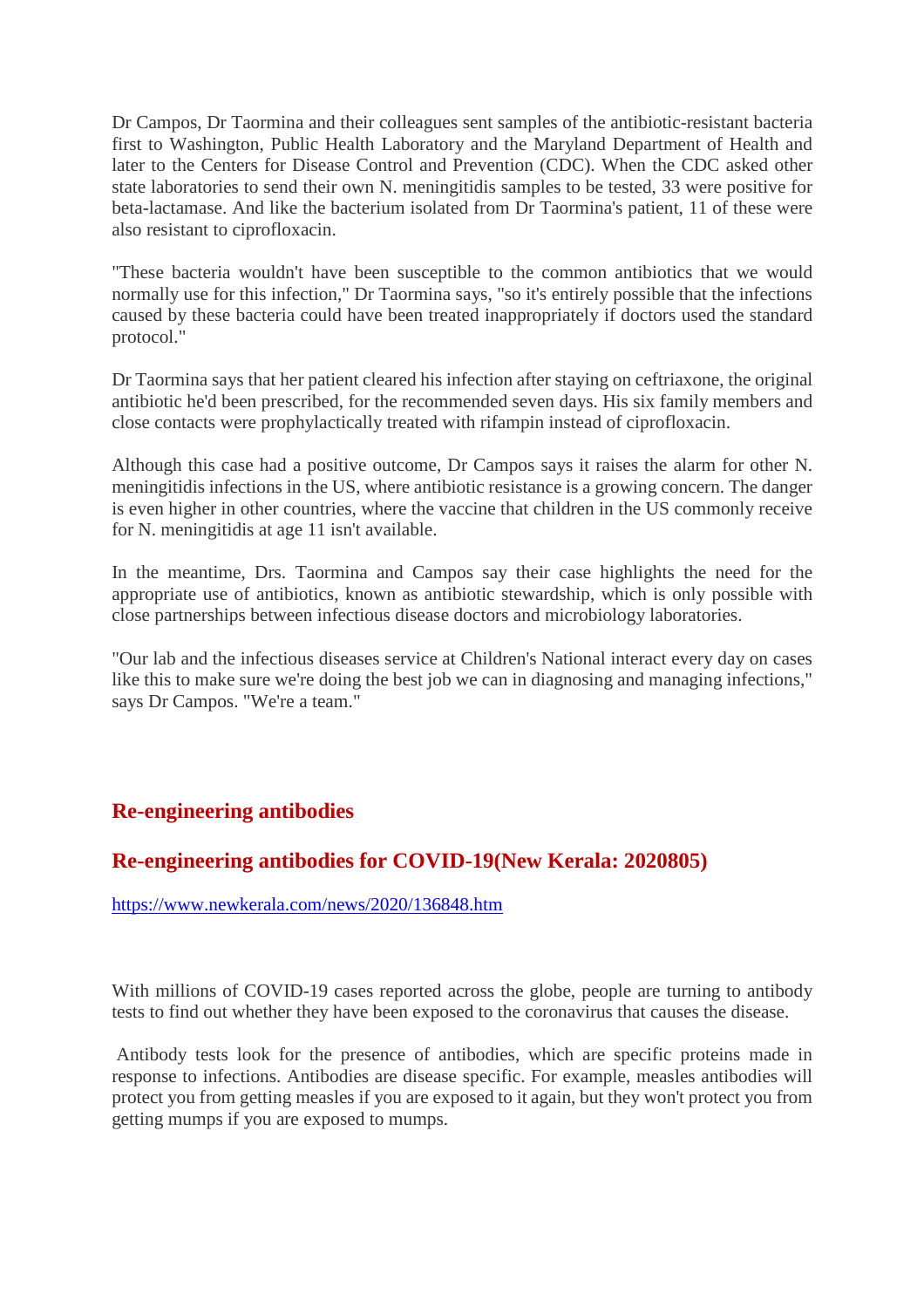"Antibodies are important because they prevent infection and heal patients affected by diseases," said Victor Padilla-Sanchez, a researcher at The Catholic University of America in Washington D.C.

"If we have antibodies, we are immune to disease, as long as they are in your system, you are protected. If you don't have antibodies, then infection proceeds and the pandemic continues," added Sanchez.

This form of foreign-antibody-based protection is called passive immunity -- short-term immunity provided when a person is given antibodies to a disease rather than producing these antibodies through their own immune system.

"We're at the initial steps of this now, and this is where I'm hoping my work might help," Padilla-Sanchez said.

Padilla-Sanchez specializes in viruses. Specifically, he uses computer models to understand the structure of viruses on the molecular level and uses this information to try to figure out how the virus functions.

Severe acute respiratory syndrome (SARS) was the first new infectious disease identified in the 21st century. This respiratory illness originated in the Guangdong province of China in November 2002. The World Health Organization identified this new coronavirus (SARS-CoV) as the agent that caused the outbreak.

Now we're in the middle of yet another new coronavirus (SARS-CoV-2), which emerged in Wuhan, China in 2019. COVID-19, the disease caused by SARS-CoV-2, has become a rapidly spreading pandemic that has reached most countries in the world. As of July 2020, COVID-19 has infected more than 15.5 million people worldwide with more than 630,000 deaths.

To date, there are not any vaccines or therapeutics to fight the illness.

Since both illnesses (SARS-CoV and SARS-CoV-2) share the same spike protein, the entry key that allows the virus into the human cells, Padilla-Sanchez's idea was to take the antibodies found in the first outbreak in 2002 -- 80R and m396 -- and reengineer them to fit the current COVID-19 virus.

A June 2020 study in the online journal, Research Ideas and Outcomes, describes efforts by Padilla-Sanchez to unravel this problem using computer simulation. He discovered that sequence differences prevent 80R and m396 from binding to COVID-19.

"Understanding why 80R and m396 did not bind to the SARS-CoV-2 spike protein could pave the way to engineering new antibodies that are effective," Padilla-Sanchez said. "Mutated versions of the 80r and m396 antibodies can be produced and administered as a therapeutic to fight the disease and prevent infection."

His docking experiments showed that amino acid substitutions in 80R and m396 should increase binding interactions between the antibodies and SARS-CoV-2, providing new antibodies to neutralize the virus.

"Now, I need to prove it in the lab," he said.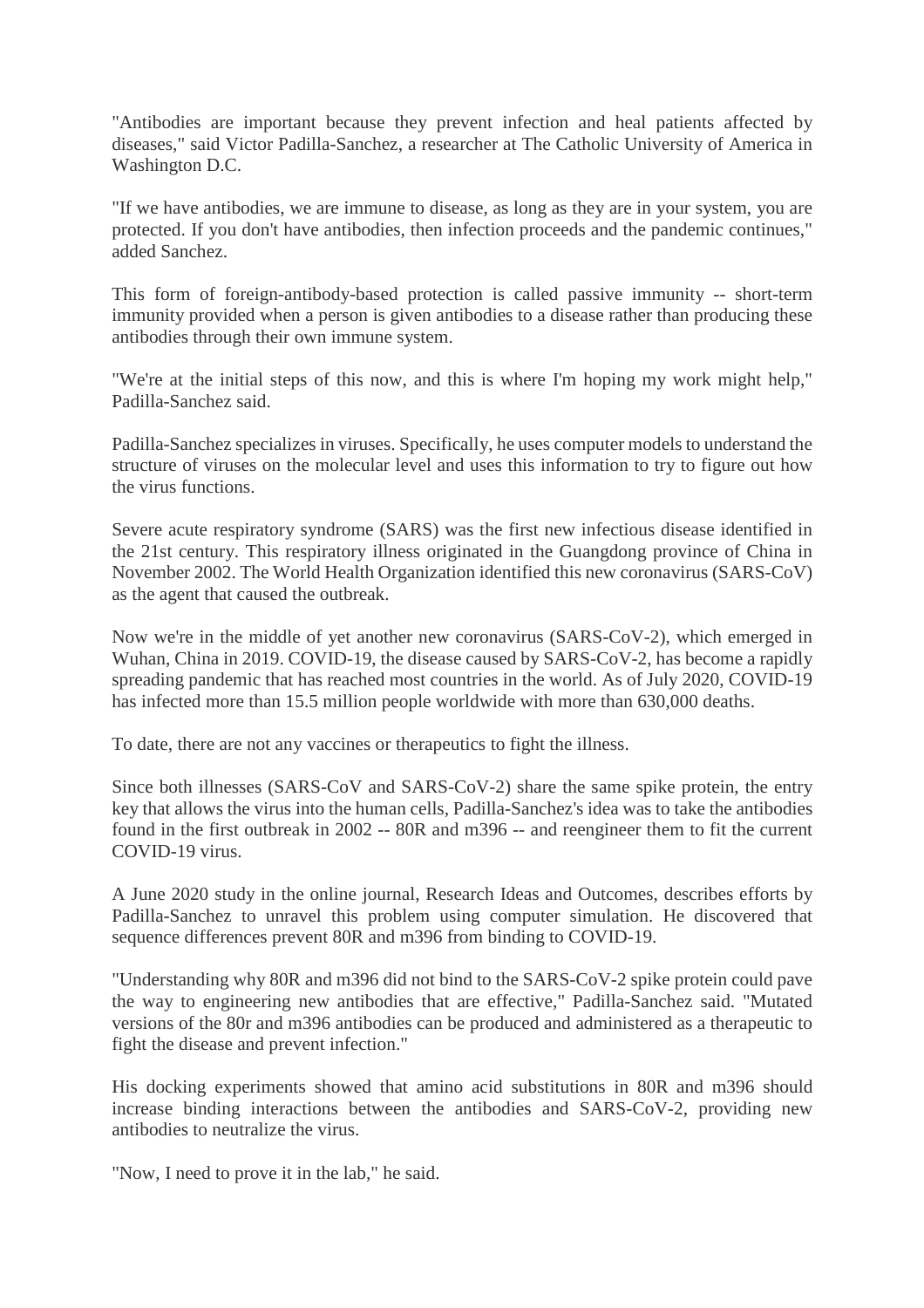For his research, Padilla-Sanchez relied on supercomputing resources allocated through the Extreme Science and Engineering Discovery Environment (XSEDE). XSEDE is a single virtual system funded by the National Science Foundation used by scientists to interactively share computing resources, data, and expertise.

The XSEDE-allocated Stampede2 and Bridges systems at the Texas Advanced Computing Center (TACC) and Pittsburgh Supercomputer Center supported the docking experiments, macromolecular assemblies, and large-scale analysis and visualization.

"XSEDE resources were essential to this research," Padilla-Sanchez said.

He ran the docking experiments on Stampede2 using the Rosetta software suite, which includes algorithms for computational modeling and analysis of protein structures. The software virtually binds the proteins then provides a score for each binding experiment.

"If you find a good docking position, then you can recommend that this new, mutated antibody should go to production," said Sanchez.

TACC's Frontera supercomputer, the 8th most powerful supercomputer in the world and the fastest supercomputer on a university campus, also provided vital help to Padilla-Sanchez. He used the Chimera software on Frontera to generate extremely high-resolution visualizations. From there, he transferred the work to Bridges because of its large memory nodes.

"Frontera has great performance when importing a lot of big data. We're usually able to look at just protein interactions, but with Frontera and Bridges, we were able to study full infection processes in the computer," he said. Padilla-Sanchez's findings will be tested in a wet lab. Upon successful completion of that stage, his work can proceed to human trials.

Currently, various labs across the world are already testing vaccines.

"If we don't find a vaccine in the near term we still have passive immunity, which can prevent infection for several months as long as you have the antibodies," Padilla-Sanchez said. "Of course, a vaccine is the best outcome. However, passive immunity may be a fast track in providing relief for the pandemic," said Padilla-Sanchez.

#### **Heart disease**

**Young women with polycystic ovary syndrome have higher risk of heart disease (New Kerala: 2020805)**

https://www.newkerala.com/news/2020/136772.htm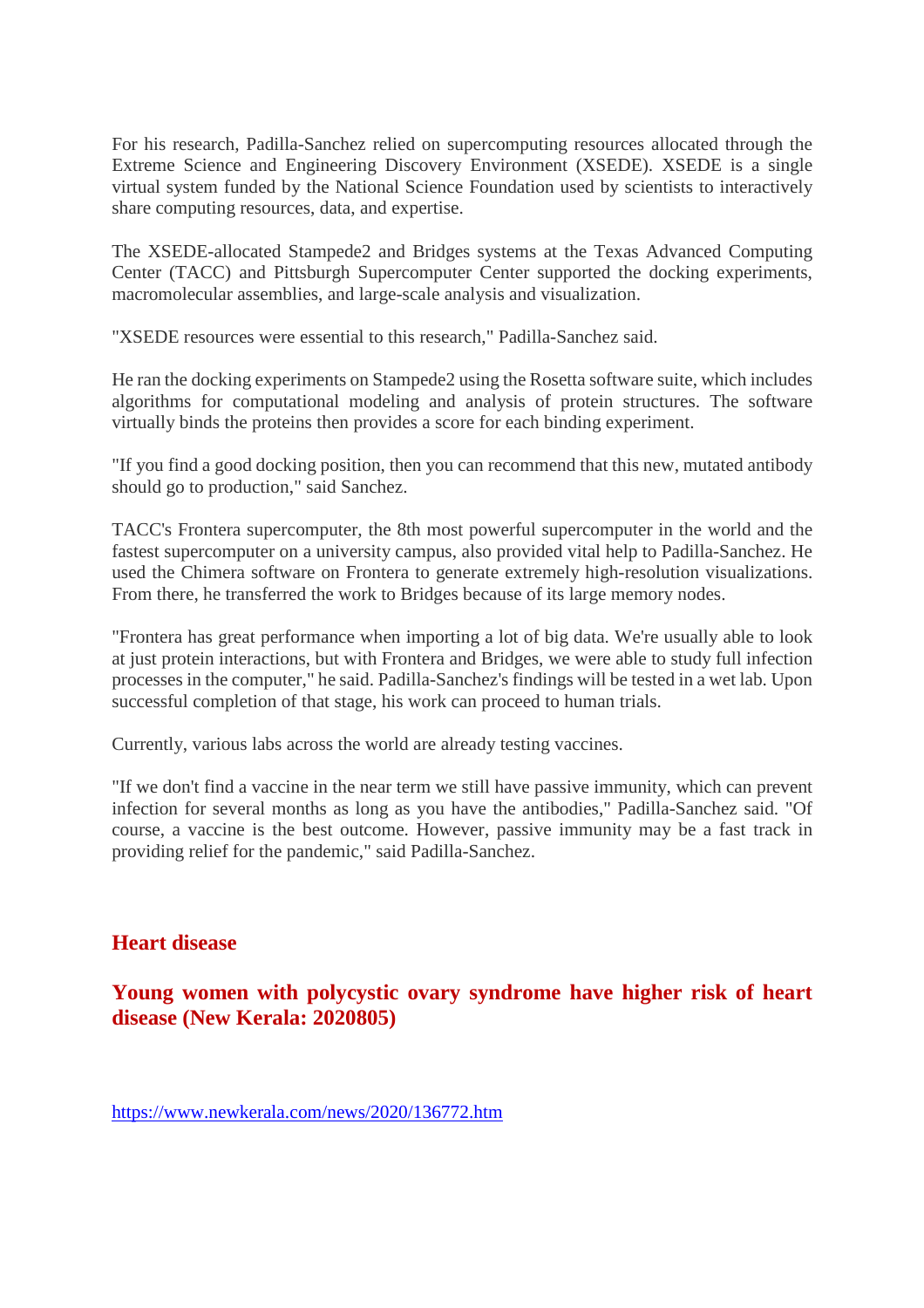Sophia Antipolis [France], August 3: Women in their 30s and 40s with a common condition affecting how the ovaries work are more likely to get heart disease suggests a new study.

The study has been published in the European Journal of Preventive Cardiology, a journal of the European Society of Cardiology (ESC).1

"Polycystic ovary syndrome isn't a life sentence - there are many ways to stay heart healthy. Small changes add up, like eating more fruits and vegetables and doing more exercise," said study author Dr. Clare Oliver-Williams of the University of Cambridge, UK.

It is estimated that 6-20 percent of women of reproductive age have polycystic ovary syndrome (PCOS). Features of the condition include multiple cysts (fluid-filled sacs) on the ovaries, irregular periods, excess body hair or hair loss from the head due to high levels of male hormones, and difficulty becoming pregnant.

Women with PCOS are more likely to be overweight or obese, have diabetes, and have high blood pressure - all risk factors for heart disease and stroke.

This study examined whether this risky profile translates into a greater likelihood of developing cardiovascular disease - and, for the first time, whether that persists across the lifespan.

"Some PCOS symptoms are only present during the reproductive years, so it's possible that the raised chance of heart disease might disappear later in life," said Dr. Oliver-Williams.

The study included 60,574 women receiving treatment to help them get pregnant, such as in vitro fertilisation (IVF), from 1994 to 2015. Of those, 6,149 (10.2 percent had PCOS. The researchers used medical records to follow the women for nine years. During that period, 2,925 (4.8 percent) women developed cardiovascular disease.

Overall, women with PCOS were at 19 percent higher risk of developing cardiovascular disease than women who did not have PCOS.

When divided into age groups, women with PCOS aged 50 and over did not have a higher risk of developing cardiovascular risk compared to their peers without PCOS.

Women in their 30s and 40s with PCOS were at greater risk of cardiovascular disease compared to those without PCOS. The evidence in those under 30 was less clear; this is likely because there were insufficient women of that age in the dataset to identify the risk.

"Heart health appears to be a particular problem for young women with PCOS. This may be because they are more likely to be overweight and have high blood pressure and diabetes compared to their peers," said Dr. Oliver-Williams.

"Previous studies have suggested that these differences diminish with age. In other words, as women without PCOS get older, they increasingly become overweight and develop high blood pressure and diabetes. In a negative sense, they catch up to their peers with PCOS," added Williams.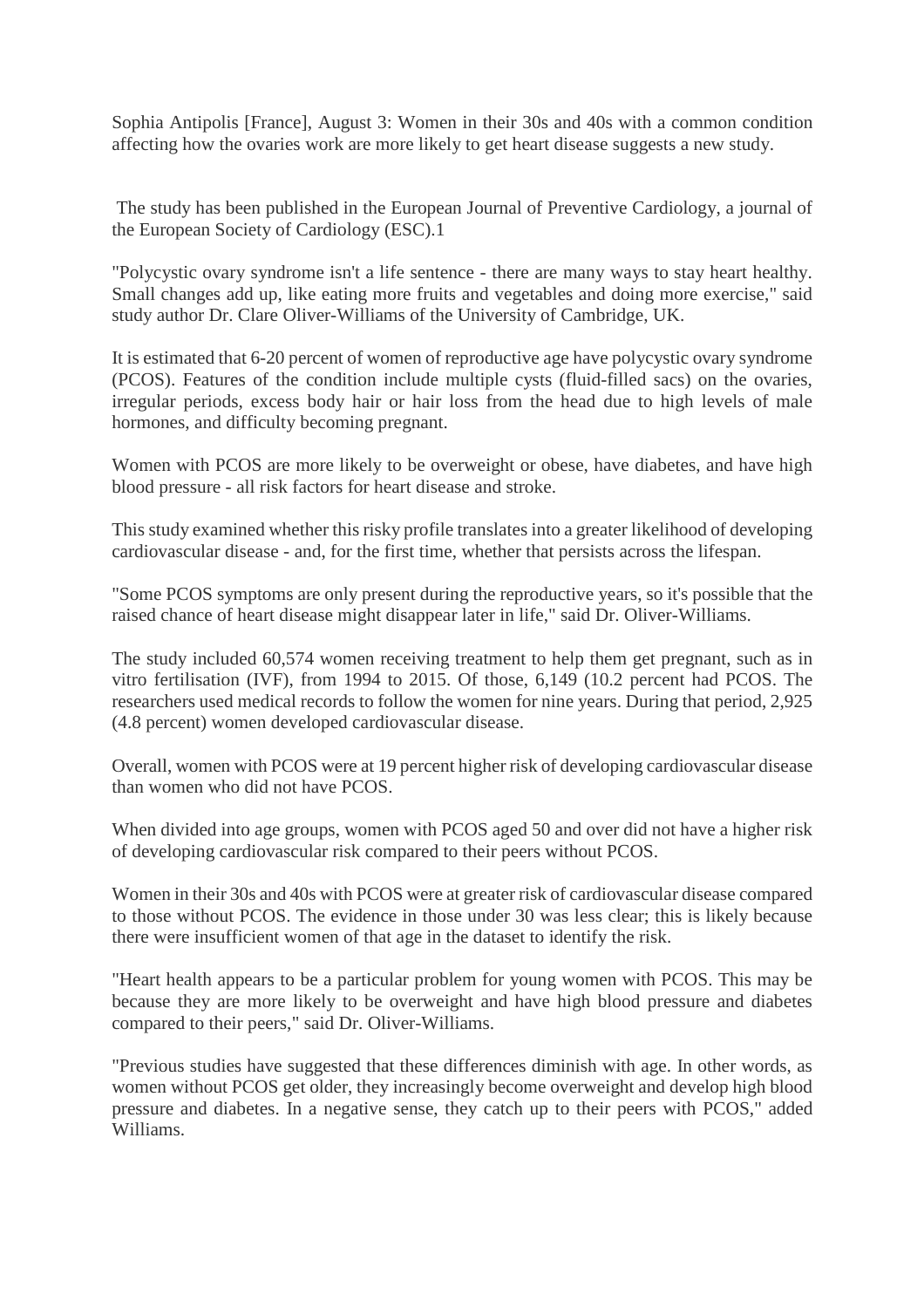"PCOS can be a distressing condition. Not just because it can affect fertility. The physical effects can cause anxiety and depression. There's so much pressure on young women to achieve what we're told is the physical ideal. It takes age and time to embrace yourself and getting support from others is a vital step, so reach out if you need it," she added.

"Knowledge is power and being aware of the heart risks means women with PCOS can do something about it. Women with PCOS have been dealt a tough hand but this is about how these women play their cards. There are fantastic PCOS support groups where they can find out what has helped others with PCOS lose weight, get more exercise, and have a healthier diet," said Dr. Oliver-Williams.

She noted that the study only included Scandinavian women taking fertility treatment and caution is needed when extending the findings to other groups.

# **Alzheimer's disease**

#### **Renegade protein interrupts brain cell function in Alzheimer's disease, study reveals (New Kerala: 2020805)**

#### https://www.newkerala.com/news/2020/136604.htm

Washington D.C., August 2 : Dozens of molecules may tangle up with rogue bundles of tau, a protein that normally gives nerve fiber structure to cause brain cell damage that contributes to neurodegenerative diseases, according to a recent study.

Neuroscientists have previously found that tau can become toxic when extra chemical molecules accumulate with its structure in the brain, causing it to form tangles of protein that destroy surrounding tissue.

Led by researchers from NYU Grossman School of Medicine, the new study analysed the makeup of such tangles and found 12 proteins that they say have not before been tied to both tau and Alzheimer's disease.

They also uncovered several dozen other proteins that appear in the latest stages of the disease as well as in the earliest phases of dementia.

"Our findings expand our understanding of the molecular interactions that drive Alzheimer's and other brain-damaging diseases related to misbehaving tau proteins," says study co-lead author Eleanor Drummond, PhD, a research assistant professor in the Department of Neurology at NYU Langone Health.

"Now that we have better insight into possible 'key players' in neurodegeneration, we may have clearer targets for potential therapies," says co-lead author Geoffrey Pires, a doctoral student in neurology at NYU Langone.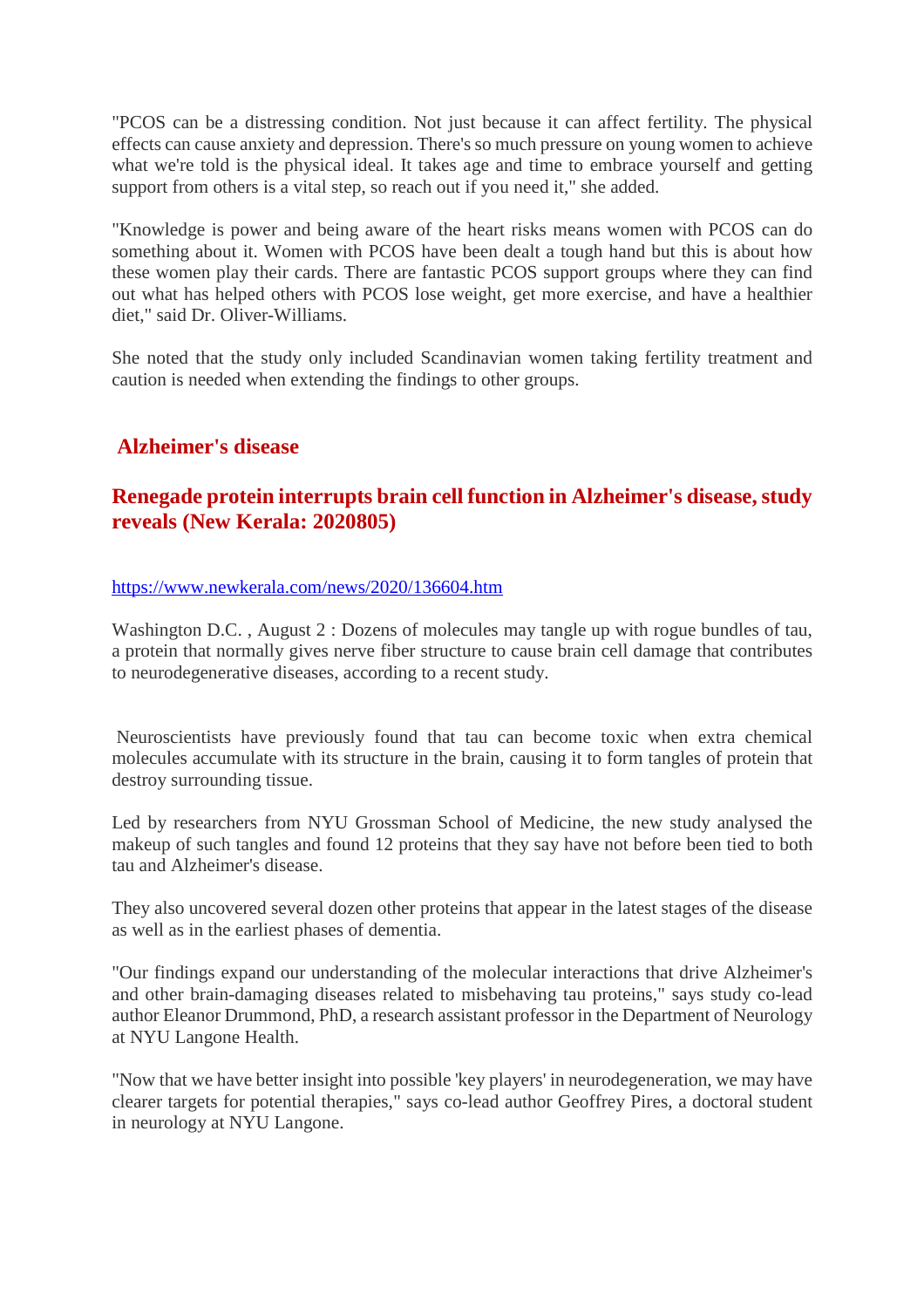An estimated 5 million Americans are living with Alzheimer's, a progressive disease that affects mostly those over 65 and interferes with memory, language, and decision making. Currently, there are no effective treatments or prevention strategies for Alzheimer's. Experts have long linked it to a buildup of extra phosphate molecules on tau proteins. However, how these tangles damage neurons and what other proteins are involved in the development of Alzheimer's signature bundles have been poorly understood, says Drummond.

The new study, publishing online in the journal Brain, provides what Drummond and her colleagues say is the largest overview to date of proteins present in these tau tangles.

For the investigation, the research team analysed donated brain tissue samples from 12 men and women with Alzheimer's disease. After separating the tau knots from the surrounding tissue, the researchers examined the bundles to identify the many proteins tangled within.

According to the findings, the tangles were composed of 542 different proteins in total, some of which are involved in essential processes within cells, such as energy production (vacuolar-ATPase subunit ATP6V0D1), the reading of genetic material (RNA binding protein HNRNPA1), and cell breakdown and digestion (PSMC 1 through 5). These results provide clues to how the tangles lead to neuron death, says Drummond.

"Alzheimer's has been studied for over a century, so it is eye-opening that we are still uncovering dozens of proteins that we had no idea are associated with the disease," says study senior author Thomas Wisniewski, MD, the Gerald J. and Dorothy R. Friedman Professor in the Department of Neurology at NYU Langone.

Wisniewski, also a professor in the departments of Pathology and Psychiatry at NYU Langone, plans next to investigate the newly identified proteins in tissue samples of people with other tau-linked neurodegenerative diseases, such as Pick's disease and chronic traumatic encephalopathy, as well as other forms of dementia.

#### **COVID Patient (Hindustan 2020805)**

https://epaper.livehindustan.com/imageview\_234507\_54071988\_4\_1\_05-08-2020 5 i 1 sf.html